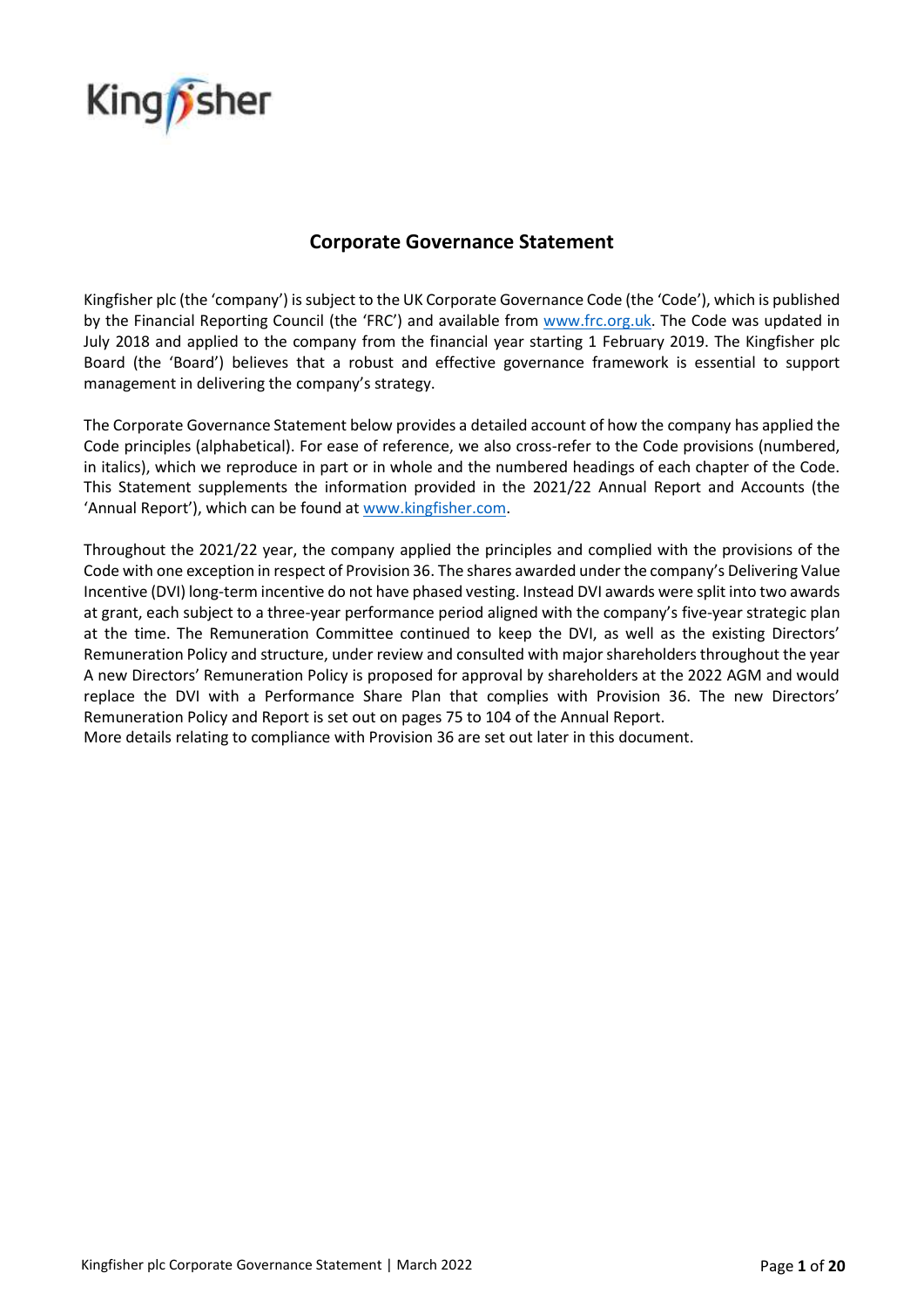#### **1 BOARD LEADERSHIP AND COMPANY PURPOSE**

**A: A successful company is led by an effective and entrepreneurial board, whose role is to promote the longterm sustainable success of the company, generating value for shareholders and contributing to wider society.**

# *1 – The Board should assess the basis on which the company generates and preserves value over the longterm. It should describe in the annual report how opportunities and risks to the future success of the business have been considered and addressed, the sustainability of the company's business model and how its governance contributes to the delivery of its strategy.*

The Board's primary responsibility is to promote the long-term, sustainable success of the company, delivering shareholder value whilst contributing to wider society. It has ultimate responsibility for the management, direction, governance, and performance of the company. A schedule of the Matters Reserved for the Board is published at [www.kingfisher.com.](http://www.kingfisher.com/) Further details about the Board's assessment of risk and opportunities is outlined in the Risk section of the Strategic report in the Annual Report.

**B: The board should establish the company's purpose, values and strategy, and satisfy itself that these and its culture are aligned. All directors must act with integrity, lead by example and promote the desired culture.** 

# *2 - The board should assess and monitor culture. Where it is not satisfied that policy, practices or behaviour throughout the business are aligned with the company's purpose, values and strategy, it should seek assurance that management has taken corrective action. The annual report should explain the board's activities and any action taken. In addition, it should include an explanation of the company's approach to investing in and rewarding its workforce.*

As defined in the Matters Reserved for the Board, the Board is responsible for the overall leadership of the company, setting the company's purpose and values and standards and satisfying itself that these align with its culture, taking into consideration the views of shareholders and other key stakeholders, in order to promote the long-term sustainable success of the company and its contribution to a wider society. The Board recognises the importance of its role in setting the tone of the company's culture and embedding its principles of transparency, honesty, and fairness throughout the company. The company's culture is underpinned by our Code of Conduct and associated policies and practices.

The Board has a programme of site visits and receives regular briefings from executive leadership to allow it to assess the behaviour and culture of the business and receives regular updates on the company's people strategy. The Board has responsibility for the oversight and the receipt of reports under the Whistleblowing policy. These include the reporting and follow-up of any concerns by employees regarding possible improprieties in matters of financial reporting, fraud related matters and bribery.

These steps set the standards that create the culture the Board expects the company to adhere to and that it monitors through regular reports. Management continues to develop its culture reporting to assist the Board to monitor and assess the company's culture in practice and implementation of the company's vision and values, as articulated in the 'Powered by Kingfisher' strategy and Responsible Business strategy. An overview of the activities of the Board during each financial year is provided in the Annual Report including any steps taken to address matters of purpose, values, and strategy.

Through the Remuneration Committee, the Board has oversight of updates on the development and embedding of reward for the wider workforce beyond the senior tier, and through the Chief People Officer (CPO) and the output of the Kingfisher Colleague Forum (KCF), the Board receive regular updates on important matters affecting the workforce, including the steps taken to invest in the training and development of its workforce.

Sections of the Strategic, Corporate Governance and Directors' Remuneration reports in the Annual Report set out how the Board's discussion and decision-making have been influenced by these updates and the company's approach to investing in and rewarding the workforce.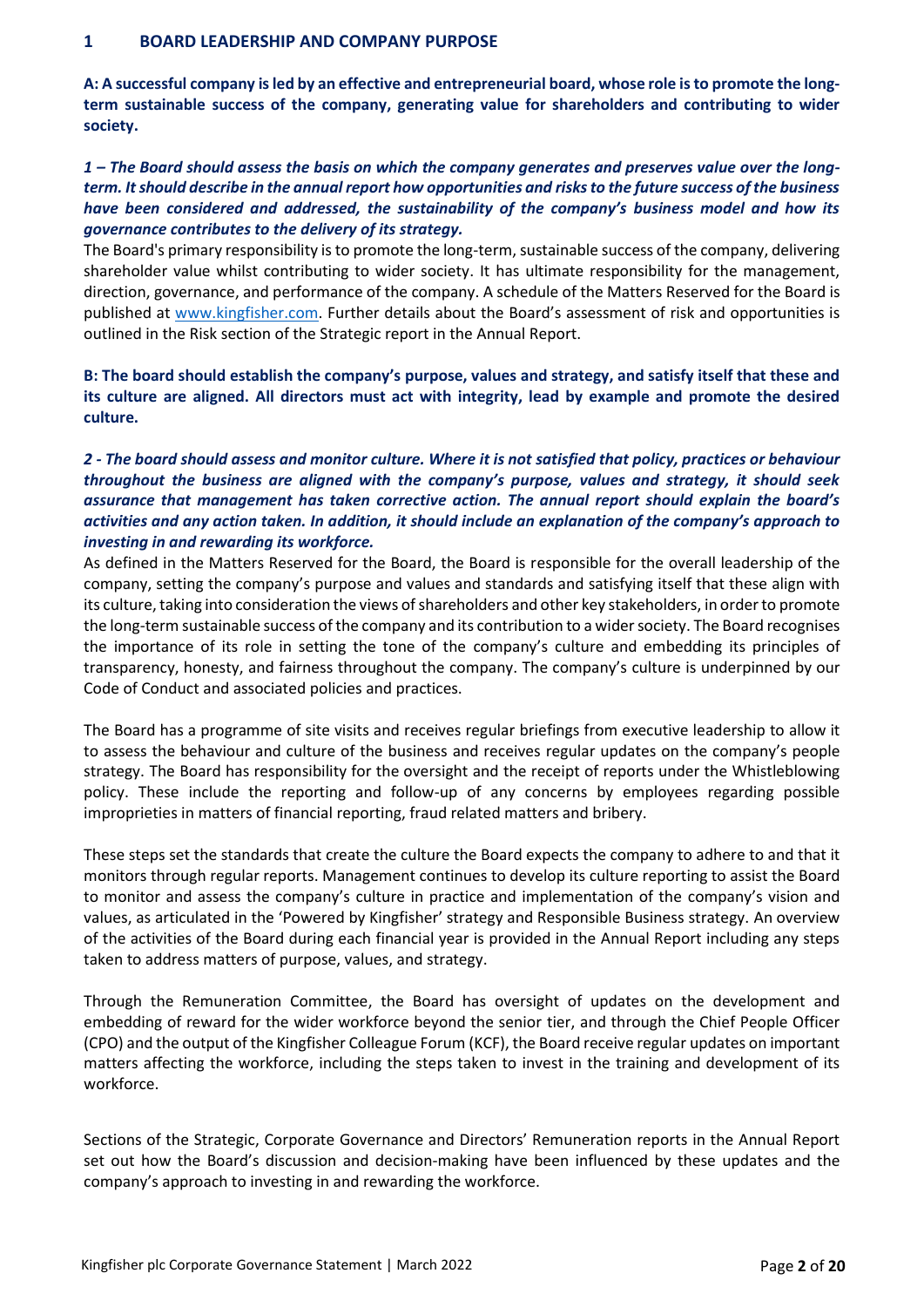## **C: The board should ensure that the necessary resources are in place for the company to meet its objectives and measure performance against them. The board should also establish a framework of prudent and effective controls, which enable risk to be assessed and managed.**

Through regular receipt of information on delivery of the long-term strategic plan and financial performance of the company, the Board tracks, and measures progress against its objectives. The use of a commercial dashboard which encompasses market trends, competitor analysis, and customer insight is now well established and allows the Board to track key information across the company. The dashboard is circulated to the Board monthly and presented by the CEO at each scheduled Board meeting. Through the powers delegated to its Committees, the Board directs and reviews the company's operations within an agreed framework of controls, allowing risk to be assessed and managed within agreed parameters. The Board is collectively accountable to the company's shareholders for the proper conduct and success of the business.

#### **D: In order for the company to meet its responsibilities to shareholders and stakeholders, the board should ensure effective engagement with, and encourage participation from, these parties.**

The Board recognises its responsibility to consider the needs and concerns of our stakeholders as part of its discussion and decision-making processes and seeks to deliver value for all our stakeholders and the communities in which the company operates. The Board receives regular updates providing insights and feedback from key stakeholders, which allow it to understand and consider the perspectives of stakeholders effectively when making strategic decisions and to help the business maintain a high standard of business conduct. The Corporate Governance report in the Annual Report highlights how the Board and the company ensure effective engagement with, and encourage participation from, stakeholders including how the Board's discussion and decision-making have been influenced by these updates. The Strategic report in the Annual Report details the company's section 172 statement.

# *3 – In addition to formal general meetings, the chair should seek regular engagement with major shareholders in order to understand their views on governance and performance against the strategy. Committee chairs should seek engagement with shareholders on significant matters related to their areas of responsibility. The chair should ensure that the board as a whole has a clear understanding of the views of shareholders.*

The Chair of the Board is responsible for effective and appropriate communication with major shareholders, and is, together with the Senior Independent Director (SID) and the other non-executive directors, available to attend meetings with major shareholders, if required. The Chair of the Board has an obligation to ensure that all Board members develop an understanding of the views of major investors and that there is an open dialogue with shareholders. The Chair of the Board is ordinarily available at the Annual General Meeting (AGM) and outside of it for communications with shareholders and to assist Committee Chairs on engagement with shareholders on significant matters related to their areas of responsibilities.

The Board also receives regular investor feedback reporting from discussions with the company's institutional investors providing clarity of sentiment in key areas. This process allows directors to judge whether investors have a sufficient understanding of the company's strategic objectives and feedback sought from shareholder consultations helps inform decisions and proposed targets related to the remuneration of Kingfisher's executive directors and the executive director Remuneration Policy.

Further details of the Board's engagements with stakeholders and shareholders, and the steps the Board takes to maintain an understanding of their views, including those of major shareholders, can be found in the Corporate Governance report in the Annual Report.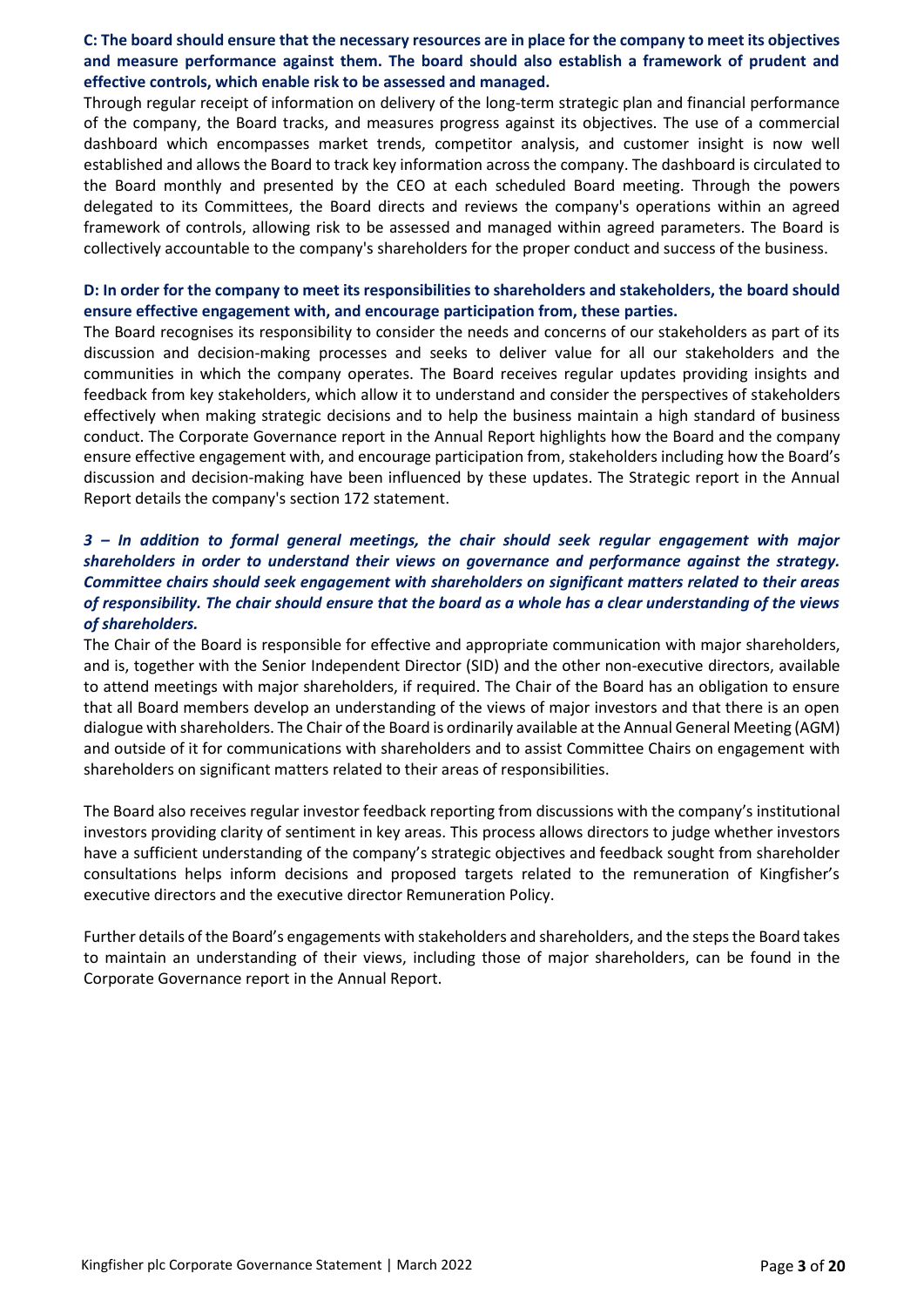*4. – When 20 per cent or more of votes have been cast against the board recommendation for a resolution, the company should explain, when announcing voting results, what actions it intends to take to consult shareholders in order to understand the reasons behind the result. An update on the views received from shareholders and actions taken should be published no later than six months after the shareholder meeting. The board should then provide a final summary in the annual report and, if applicable, in the explanatory notes to resolutions at the next shareholder meeting, on what impact the feedback has had on the decisions the board has taken and any actions or resolutions now proposed.*

In such a situation, the company will publish an update on the views received from shareholders and actions within six months of the meeting. The Board will then provide a final summary in the Annual Report and, if applicable, in the explanatory notes to resolutions at the next shareholder meeting, on what impact the feedback has had on the decisions the Board has taken and any actions or resolutions now proposed.

## *5 – The board should understand the views of the company's other key stakeholders and describe in the annual report how their interests and the matters set out in section 172 of the Companies Act 2006 have been considered in board discussions and decision-making. The board should keep engagement mechanisms under review so that they remain effective.*

The Board recognises its responsibility to take into consideration the needs and concerns of our stakeholders as part of its discussion and decision-making processes and seeks to deliver value for all our stakeholders and the communities in which the company operates. The Corporate Governance report in the Annual Report highlights how the Board and the company ensure effective engagement with, and encourage participation from, our stakeholders and describes how the stakeholders' interests set out in section 172 have been considered and have influenced the board discussions and decision-making. In addition, Kingfisher plc's Board paper template includes a section on key stakeholder impacts to ensure this is at the forefront of each decision. The Strategic report in the Annual Report details the company's section 172 disclosure.

## *6* - There should be a means for the workforce to raise concerns in confidence and – if they wish – *anonymously. The board should routinely review this and the reports arising from its operation. It should ensure arrangements are in place for the proportionate and independent investigation of such matters and for follow-up action.*

A Whistleblowing Policy and a reporting system which includes a hotline and an incident report tool via the internet, facilitated by an independent third party, is in place throughout the company. All calls and incident reports via the internet are followed up and arrangements are in place for the proportionate and independent investigation of such matters and for action. Following the changes to the Code in July 2018, the Board and the Audit Committee reviewed their respective Schedule of Matters Reserved and terms of reference, transferring the receipt of routine reports on Whistleblowing incidentsfrom the Audit Committee to the Board from October 2018.

# *7 - The board should take action to identify and manage conflicts of interest including those resulting from significant shareholdings and ensure that the influence of third parties does not compromise or override independent judgement.*

No Kingfisher director represents an outside interest in respect of a significant personal or third-party shareholding, supplier, customer, or lender. The Board maintains a conflicts of interest register, examines conflicts of interest annually, and directors are required to declare any actual or potential conflicts of interest to the Chair of the Board and the Company Secretary, as soon as they become aware of them and at the start of each Board meeting.

# *8 - Where directors have concerns about the operation of the board or the management of the company that cannot be resolved, their concerns should be recorded in the board minutes. On resignation, a nonexecutive director should provide a written statement to the chair, for circulation to the board, if they have any such concerns.*

Where directors have such concerns about the Board or management or a proposed action which cannot be resolved, these will be recorded in the minutes at the director's request. Departing directors can provide a written statement to the Chair of the Board, for circulation to the Board.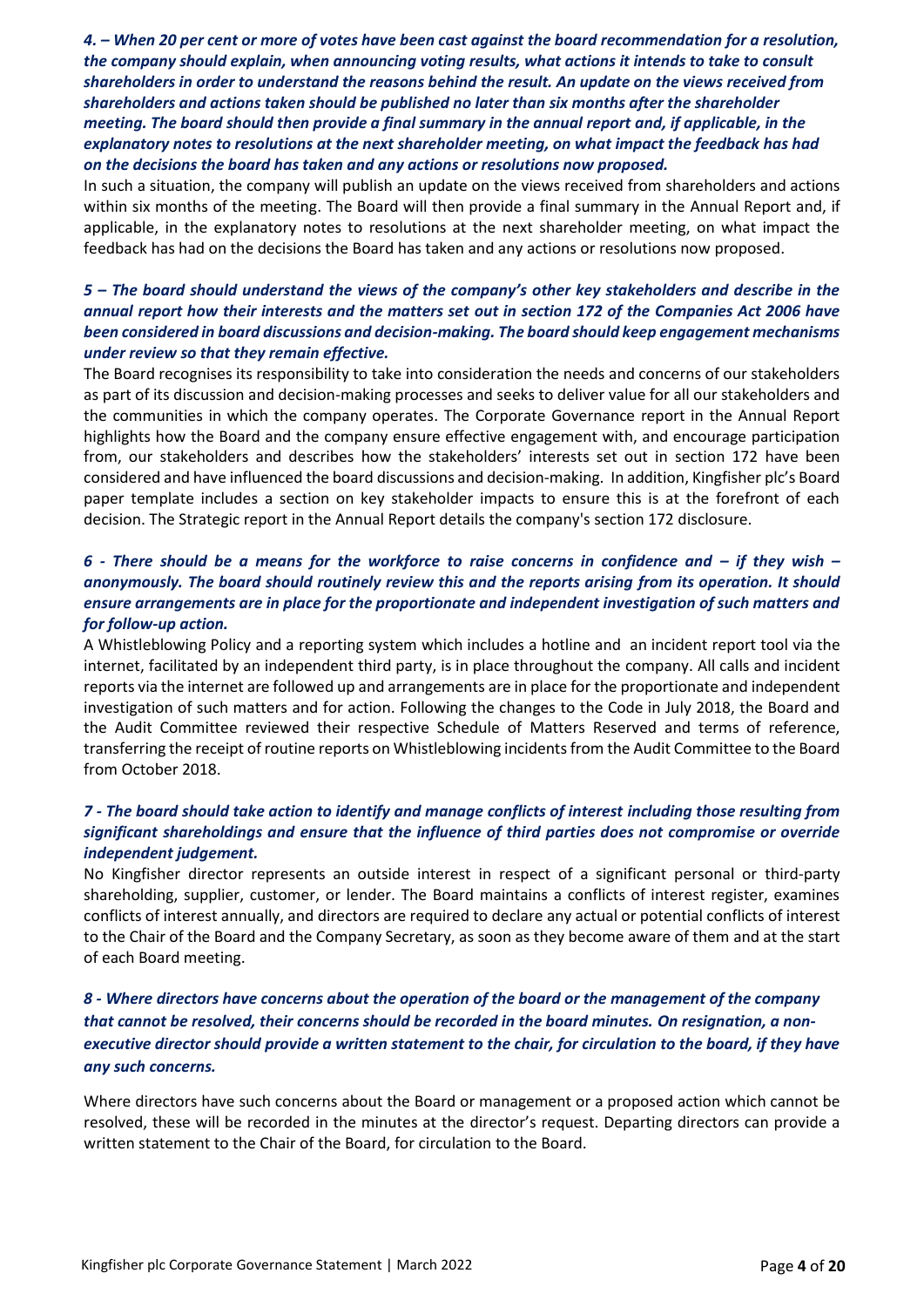## **E: The Board should ensure that workforce policies and practices are consistent with the company's values and support its long-term sustainable success. The workforce should be able to raise any matters of concern.**

The Board has a programme of site visits and regular briefings from executive leadership to allow it to assess the behaviour and culture of the business and receives regular updates on the company's People and Culture plan. Throughout the year the Board received the following updates relating to workforce policies and practices:

- Whistleblowing reports, which include the reporting and follow-up of any concerns by employees and third parties regarding possible improprieties in matters of financial reporting, other fraud related matters, and bribery.
- The CPO and the CEO provide regular Board updates on important matters affecting the workforce, including:
	- $\circ$  the steps taken to invest in training and development and our Responsible Business approach;
	- $\circ$  analysis and outcomes from the results of the colleague engagement survey; and
	- o dialogue with, and feedback from, the KCF.
- Discussion and review of the People and Culture plan, presented by the CPO.
- Meetings in person with high potential colleagues to help inform succession planning and development of the talent pipeline.

During the year management has continued to monitor its culture reporting for the Board, utilising a variety of mechanisms, including dashboards to assist the Board to monitor and assess the company's culture in practice and implementation of the company's vision and values as articulated in the 'Powered by Kingfisher' strategy and Responsible Business report.

In 2019/20, the company expanded the scope of an existing employee forum to establish the KCF, a joint forum of Kingfisher nominated management representatives and formally elected employee representatives. A non-executive director attends each scheduled meeting and therefore through this forum the Board engages with colleagues on transnational issues and consults on major decisions or events with significant impact on the company and its employees. Details of the KCF discussions are reviewed by the Board at subsequent meetings, and this has proven to be a strong engagement channel. This, alongside the colleague engagement tool implemented in 2018, has provided an opportunity for the views of the workforce to be regularly discussed and heard by Executive leadership and the Board on a range of issues. The Corporate Governance report in the Annual Report highlights how the Board ensures effective engagement with, and encourages participation from our colleagues.

# **2 DIVISION OF RESPONSIBILITIES**

**F: The chair leads the board and is responsible for its overall effectiveness in directing the company. They should demonstrate objective judgement throughout their tenure and promote a culture of openness and debate. In addition, the chair facilitates constructive board relations and the effective contribution of all non-executive directors, and ensures that directors receive accurate, timely and clear information.** 

The Chair of the Board leads the Board and ensures its effectiveness, working closely with the Company Secretary to develop the forward plan of topics for consideration in the year ahead. The plan is regularly reviewed to ensure an appropriate balance is struck between strategic, operational and governance matters.

The Chair of the Board facilitates the effective contribution of all directors both within and outside scheduled Board meetings. Contribution, time commitment, performance and relations between all directors are considered by the Chair during the annual Board effectiveness evaluation process. The Corporate Governance report in the Annual Report details the Board effectiveness evaluation process conducted during the year.

The role of the Chair of the Board is detailed below under Provision 9.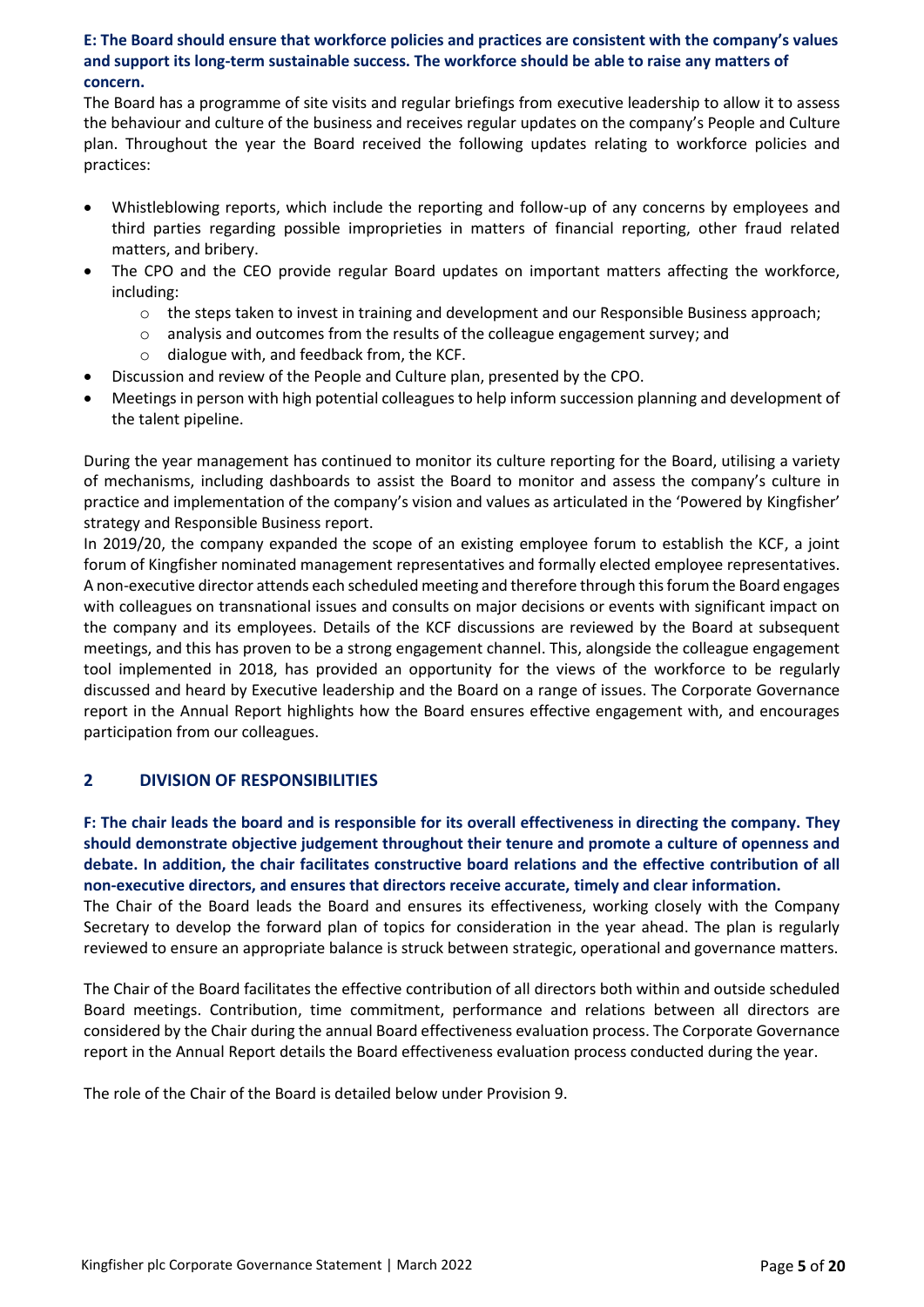# *9 - The chair should be independent on appointment when assessed against the circumstances set out in Provision 10. The roles of chair and chief executive should not be exercised by the same individual. A chief executive should not become chair of the same company.*

The current Chair of the Board was assessed on appointment to be independent. If, exceptionally, the Board proposed to appoint its Chief Executive as Chair, major shareholders would be consulted ahead of the appointment. The Board would set out its reasons to all shareholders at the time of the appointment and publish these on [www.kingfisher.com.](http://www.kingfisher.com/)

At Kingfisher, the roles of Chair of the Board and Chief Executive Officer are separate and clearly defined. The full role descriptions are approved by the Board and are available in the 'Terms of reference' section of [www.kingfisher.com.](http://www.kingfisher.com/) The role documents published on the company's website are reviewed annually to ensure they remain in line with the Code. The key responsibilities of each are outlined below:

#### Chair of the Board

- Ensures that the Board determines the nature, and extent, of the significant risks the company is willing to take to achieve its strategic objectives.
- Sets the style and tone of Board discussions and a plan of Board activity that primarily focuses on strategy, performance, value creation and accountability. Ensures effective and appropriate communication of financial and other information by the company to its shareholders.

#### Chief Executive Officer

- Leads the executive management of the company's business, consistent with the strategy and commercial objectives agreed by the Board.
- Ensures that the the Chair and the Board are regularly informed on all matters of importance facing the Company.
- Leads the communication programme with the company's shareholders.
- Promotes, and conducts the affairs of the company with, the highest standards of integrity, probity, and corporate governance.

# *10 – The board should identify in the annual report each non-executive director it considers to be independent (as set out in the Code).*

The Board, acting on the recommendations of the Nomination Committee, considers the independence of each of the non-executive directors against the criteria specified in this provision on an annual basis, and discloses the findings in the Annual Report. Should the Board determine that a director is independent, notwithstanding the circumstances outlined in this provision which are considered likely to impair or could appear to impair the independence of that director, it will provide an explanation. Details on our nonexecutive director appointments to the Board, including details on independence can be found in the Corporate Governance report in the Annual Report.

#### *11 – At least half the board, excluding the chair, should be non-executive directors whom the board considers to be independent.*

The majority of the Board (excluding the Chair) are independent non-executive directors.

## *12 – The board should appoint one of the independent non-executive directors to be the senior independent director to provide a sounding board for the chair and serve as an intermediary for the other directors and shareholders. Led by the senior independent director the non-executive directors should meet without the chair present at least annually to appraise the chair's performance, and on other occasions as necessary.*

The Board has appointed a SID, who may be contacted by shareholders and other directors as required. Contact by shareholders should be arranged via the Company Secretary at [shareholder.enquiries@kingfisher.com.](mailto:shareholder.enquiries@kingfisher.com)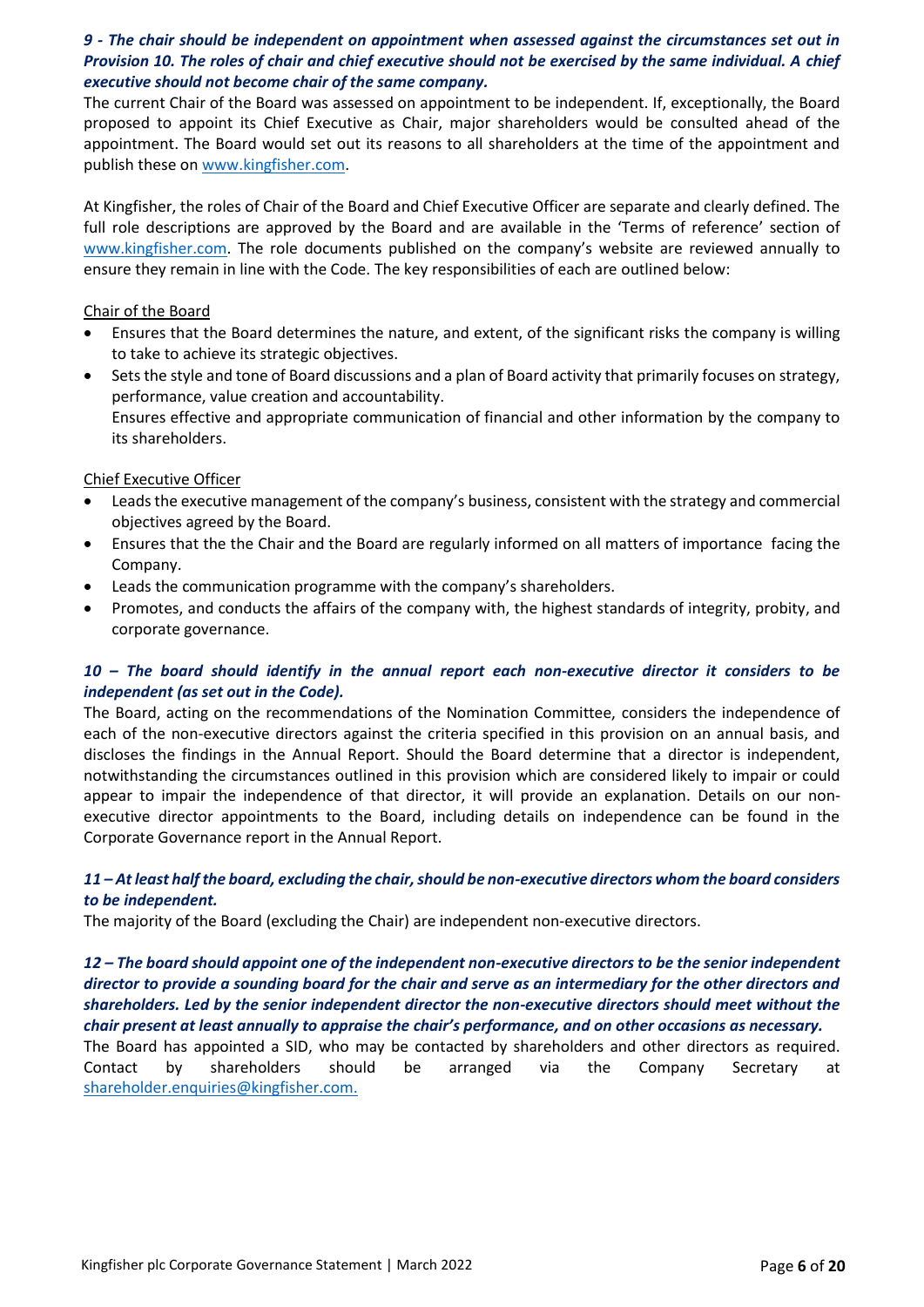The full role description of the SID is approved by the Board and is available in the 'Terms of reference' section of [www.kingfisher.com.](http://www.kingfisher.com/) The role documents published on the company's website are reviewed annually to ensure they remain in line with the Code. The key responsibilities of the SID are:

- To be available to shareholders as an alternative to the conventional channels of communication with the Chair of the Board or executive directors, when appropriate.
- To be a sounding board for the Chair of the Board, in support in the delivery of their objectives and serve as an intermediary for the other directors and shareholders.
- To chair the Nomination Committee when it is considering the succession to the role of the Chair of the Board.
- To work with the Chair of the Board and other directors, and shareholders (as necessary) to resolve any significant issues.
- To lead the non-executive directors without the Chair of the Board present to appraise the Chair's performance, at least annually and on other occasions as are deemed appropriate.

Regular meetings are held between the non-executive directors in the absence of the executive directors to appraise the performance of management.

# **G: The board should include an appropriate combination of executive and non-executive (and in particular, independent non-executive) directors, such that no one individual or small group of individuals dominates the board's decision-making. There should be a clear division of responsibilities between the leadership of the board and the executive leadership of the company's business.**

The structure, size and composition of the Board is regularly reviewed to ensure it remains suitable for the needs of the business. The balance of skills, knowledge, experience, background, independence, and diversity, together with regular briefings by executive leadership below Board level, ensures that views, perceptions, and discussions are not dominated by any one specific view. Divisions of responsibility between the Chair of the Board and the Chief Executive are further examined under Provision 9 (above).

# *13 – Non-executive directors have a prime role in appointing and removing executive directors. Nonexecutive directors should scrutinise and hold to account the performance of management and individual executive directors against agreed performance objectives. The chair should hold meetings with the nonexecutive directors without the executive directors present.*

The role of non-executive directors is set out in their respective letters of appointment and a summary is published in the 'Terms of reference' section of [www.kingfisher.com.](http://www.kingfisher.com/) The non-executive director role document published on the company's website is reviewed annually to ensure they remain in line with the Code.

Regular meetings are held between the non-executive directors in the absence of the executive directors to appraise the performance of management.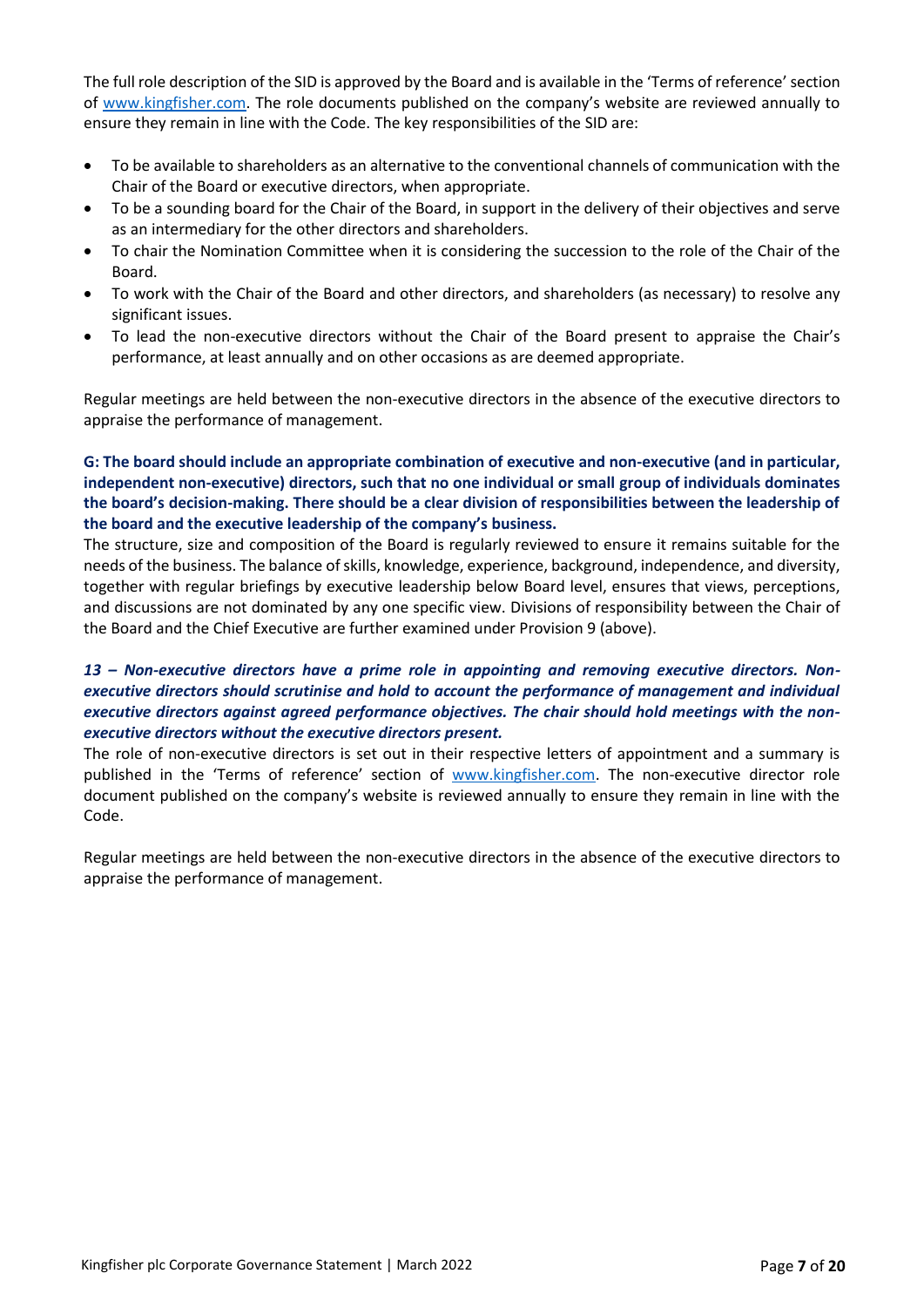## *14 - The responsibilities of the chair, chief executive, senior independent director, board and committees should be clear, set out in writing, agreed by the board and made publicly available. The annual report should set out the number of meetings of the board and its committees, and the individual attendance by directors.*

As referred to previously, these responsibilities are set out in documents that are available in the 'Terms of reference' section of [www.kingfisher.com.](http://www.kingfisher.com/) The documents are reviewed annually to ensure they remain in line with the Code. The number of the Board and Committees meetings held during the year, and the individual attendance by directors can be found in the Corporate Governance report in the Annual Report.

# *H: Non-executive directors should have sufficient time to meet their board responsibilities. They should provide constructive challenge, strategic guidance, offer specialist advice and hold management to account.*

The appointment letters of the non-executive directors set out their terms and conditions of appointment, including duties and expected time commitments. The time commitments of non-executive directors are considered by the Nomination Committee at appointment and reviewed annually. The Chair of the Board considers new external appointments which may impact existing time commitments and the Board must approve them. There are no directors whom the Nomination Committee consider to be overextended, or unable to fulfil their duties to the Board.

The appointment terms for each non-executive director are available for inspection at the company's registered office. Ordinarily, these are also available for inspection at the AGM. As part of the company's unitary board, and through their Committee memberships, their responsibilities include:

- Challenging constructively and helping development and delivery of the strategy.
- Scrutinising the performance of management in meeting agreed goals and objectives.
- Monitoring the reporting of performance, including satisfying themselves of the integrity of financial information.
- Reviewing the company's systems of financial control and risk management.
- Determining appropriate levels of remuneration of executive directors.
- Appointing and removing executive directors.
- Advising on succession planning of executive management.

## *15 – When making new appointments, the board should take into account other demands on directors' time. Prior to appointment, significant commitments should be disclosed with an indication of the time involved. Additional external appointments should not be undertaken without prior approval of the board. Full-time executive directors should not take on more than one non-executive directorship in a FTSE100 company or other significant appointment.*

The Nomination Committee examines all appointments held by prospective candidates before any recommendation for appointment to the Board. No director may take on additional external appointments without the approval of the Board and where such appointment represents a significant commitment, the Annual Report will explain the Board's reasons for permitting such appointment. During the year, Thierry Garnier, CEO was appointed as a non-executive director of Tesco and a member of its remuneration committee and Andrew Cosslett was appointed as a non-executive director and Chair Designate of ITV plc. The Nomination Committee undertakes an annual review of directors' time commitments.

Subject to the rules governing conflicts of interest, the company is supportive of its executive directors holding one external non-executive position as it considers such roles can provide valuable insight and additional exposure that may be of mutual benefit to the company and the director.

Details of external directorships held can be found in the Corporate Governance report in the Annual Report and in the 'Our Leadership' section of [www.kingfisher.com](http://www.kingfisher.com/)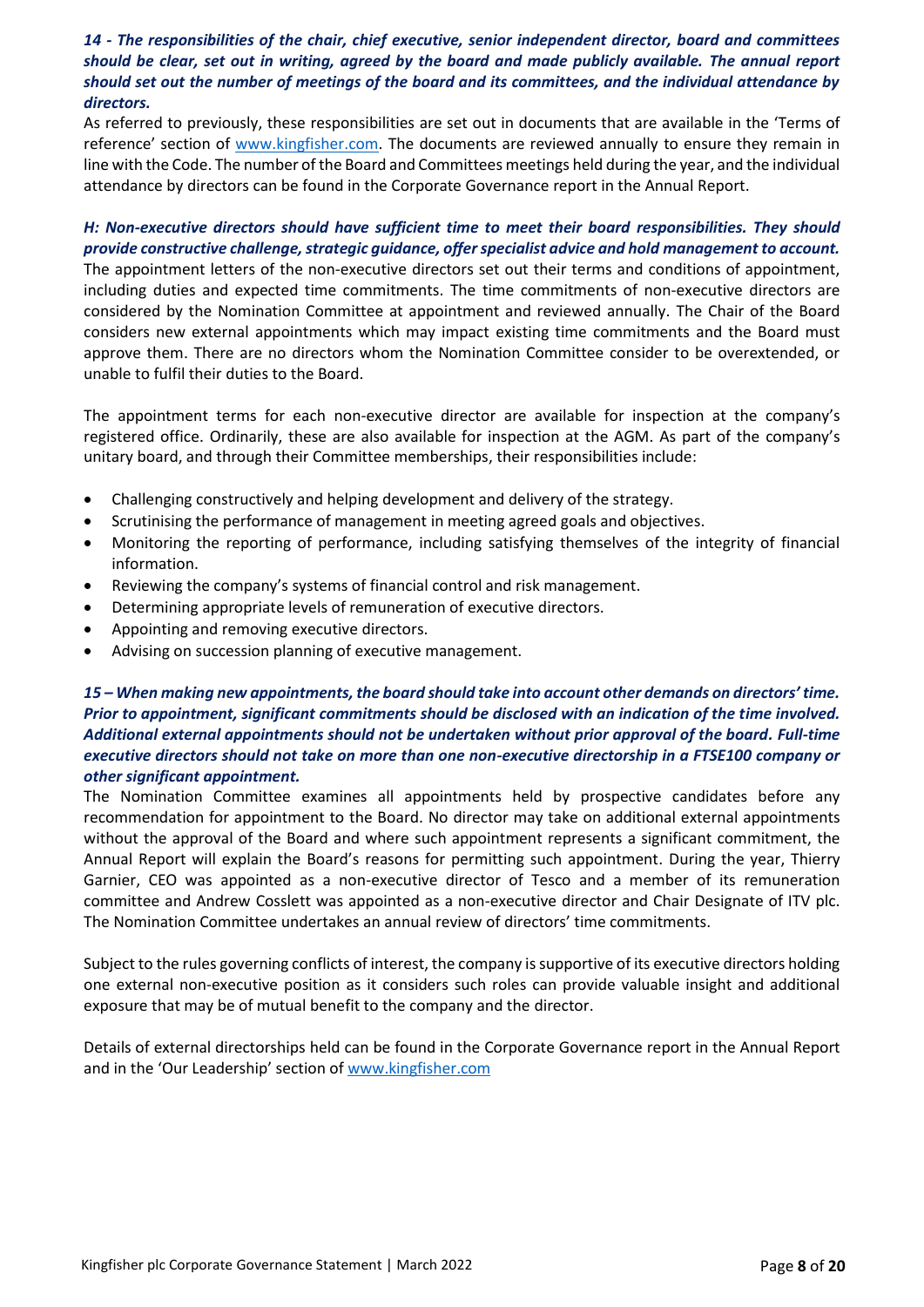#### **I: The board, supported by the company secretary, should ensure that it has the policies, processes, information, time and resources it needs in order to function effectively and efficiently**.

The Board, supported by the Company Secretary, is responsible for ensuring appropriate resources are in place to function effectively and efficiently. Directors are briefed on relevant issues at Board and Committee meetings, receiving pre-read in advance on the relevant commercial, legal and regulatory implications, together with an indication of any stakeholder impact. During meetings, these are then given a short review, leaving at least half the time available for each item of business for questions and discussion.

The Chair of the Board, supported by the Company Secretary, ensures that directors receive appropriate and timely information including regular briefings on governance matters. To structure its decision-making, the Board works under a formal schedule of matters reserved for its approval, while delegating other specific responsibilities to its principal Committees for Audit, Remuneration and Nomination and Responsible Business. These responsibilities are set out within the relevant Committee's terms of reference, which, together with the Schedule of Matters Reserved for the Board, are available in the 'Terms of reference' section o[f www.kingfisher.com,](http://www.kingfisher.com/) and are reviewed annually.

## *16 - All directors should have access to the advice of the company secretary, who is responsible for advising the board on all governance matters.*

All directors may seek advice from the Company Secretary and may also take independent advice in relation to their duties, at the company's expense. The Company Secretary, working with the Chair of the Board, proposes a forward plan of Board meetings' content for the year, amending it as required over time. This ensures regular review of matters reserved to it along with reviews of emerging issues and new legislation. If required, external advisors attend meetings to update the directors on developments. A similar process surrounds the work of the Committees. The key responsibilities of the Company Secretary are:

- Ensuring good quality information flows from executive leadership to the Board and its Committees.
- Advising the Board and Committees on legal, regulatory and all corporate governance matters.
- Facilitating inductions and ongoing training for all directors.

The Schedule of Matters Reserved for the Board includes the appointment and removal of the Company Secretary. The full role description of the Company Secretary is approved by the Board and is in the 'Terms of reference' section of [www.kingfisher.com.](http://www.kingfisher.com/) The role document published on the company's website is reviewed annually to ensure they remain in line with the Code.

# **3 COMPOSITION, SUCCESSION AND EVALUATION**

# **J: Appointments to the board should be subject to a formal, rigorous and transparent procedure, and an effective succession plan should be maintained for board and senior management. Both appointments and succession plans should be based on merit and objective criteria and, within this context, should promote diversity of gender, social and ethnic backgrounds, cognitive and personal strengths.**

The Nomination Committee recommends Board and executive management appointments, and develops succession plans, based on merit and objective criteria. The Nomination Committee also aims to promote diversity of gender, social and ethnic background, and cognitive and personal strengths, such that the Board, the Group Executive, and senior management reporting to them are comprised appropriately and provide the relevant balance of oversight, constructive challenge and expertise.

An outline of the process followed by the Nomination Committee for the selection and appointment of new Directors, is set out in the Nomination Committee report in the Annual Report. The Board Diversity and Inclusion Policy is available in the 'Corporate Governance' section of[www.kingfisher.com.](http://www.kingfisher.com/)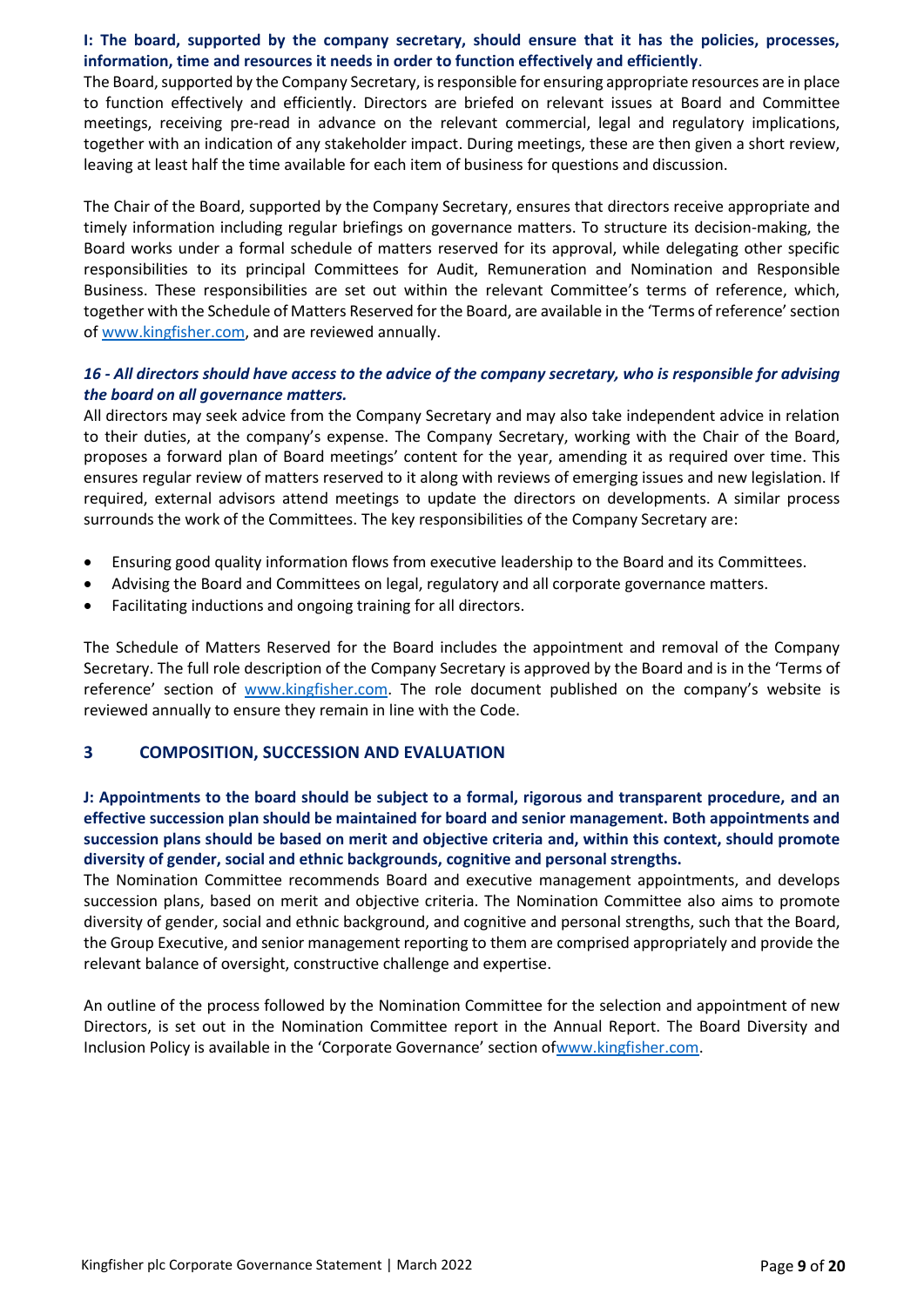# **K: The board and its committees should have a combination of skills, experience, and knowledge. Consideration should be given to the length of service of the board as a whole and membership regularly refreshed.**

To structure its decision-making and make best use of its members' skills, experience and knowledge, the Board works under a formal schedule of matters reserved for its approval, and delegates other specific duties to its principal Committees: the Audit, Remuneration, Nomination, and Responsible Business committees. These duties are set out within the terms of reference of each Committee, which, together with the Schedule of Matters Reserved for the Board, are available at [www.kingfisher.com,](http://www.kingfisher.com/) and are reviewed annually.

It is the company's policy to maintain and develop the diversity of its plc Board without compromising on the calibre of new directors appointed. Appointments to the Board are based on merit with the aim of complementing and enhancing the diversity of skills, knowledge, and experience of the Board as a whole. In addition, the Nomination Committee bear in mind the period of service of non-executive directors, seeking to ensure a spread of tenure that avoids the potential risks of a significant number of new directors coming onto the Board at the same point. The appointment of new directors to the Board is led by the Nomination Committee, who then make recommendations to the Board. An established, formal, rigorous, and transparent procedure exists for the selection and appointment of new directors and is described in the Nomination Committee report in the Annual Report. The Board Diversity and Inclusion Policy is available at [www.kingfisher.com.](http://www.kingfisher.com/)

#### **L: Annual evaluation of the board should consider its composition, diversity and how effectively members work together to achieve objectives. Individual evaluation should demonstrate whether each director continues to contribute effectively.**

The Board and each of its principal Committees conduct an annual effectiveness evaluation which, in line with the Code, is externally facilitated every third year. These evaluations are conducted in accordance with the principles set out in the Code and include consideration of the skills, composition and performance of the Board, its committees, and individual directors. The review of individual non-executive directors takes into consideration their independence, effectiveness and commitment.

The Corporate Governance report in the Annual Report contains a description of the evaluation process undertaken each year, and the key outputsfrom the review. The 2021/22 evaluation was conducted internally via an online survey facilitated by our third-party consultant, Lintstock. .

## *17 -The board should establish a nomination committee to lead the process for appointments, ensure plans are in place for orderly succession to both the board and senior management positions, and oversee the development of a diverse pipeline for succession. A majority of members of the committee should be independent non-executive directors. The chair of the board should not chair the committee when it is dealing with the appointment of their successor.*

The Board has established a Nomination Committee composed of all the independent non-executive directors. No executive director is a member, but they have the right to attend Committee meetings. The Chair of the Board chairs the Committee, except when the Committee is dealing with his re-appointment or the appointment of a successor.

The main role and responsibilities of the Nomination Committee are described in the Committee's terms of reference, which is available at [www.kingfisher.com.](http://www.kingfisher.com/) The Committee reviews its terms of reference annually to ensure it remains in line with the Code. The terms of reference outline the Committee's responsibilities for leading the process for appointments, ensuring plans are in place for orderly succession to Board and senior management positions, and overseeing the development of a diverse pipeline for succession purposes, including the composition of each Board Committee. Long-term succession planning at Board level is a key focus of the Committee, to ensure the company retains and attracts the very best talent necessary to succeed in the delivery of the strategic plan and beyond.

The appointment terms for each non-executive director are available for inspection at the company's registered office. Ordinarily, these are also available for inspection at the AGM.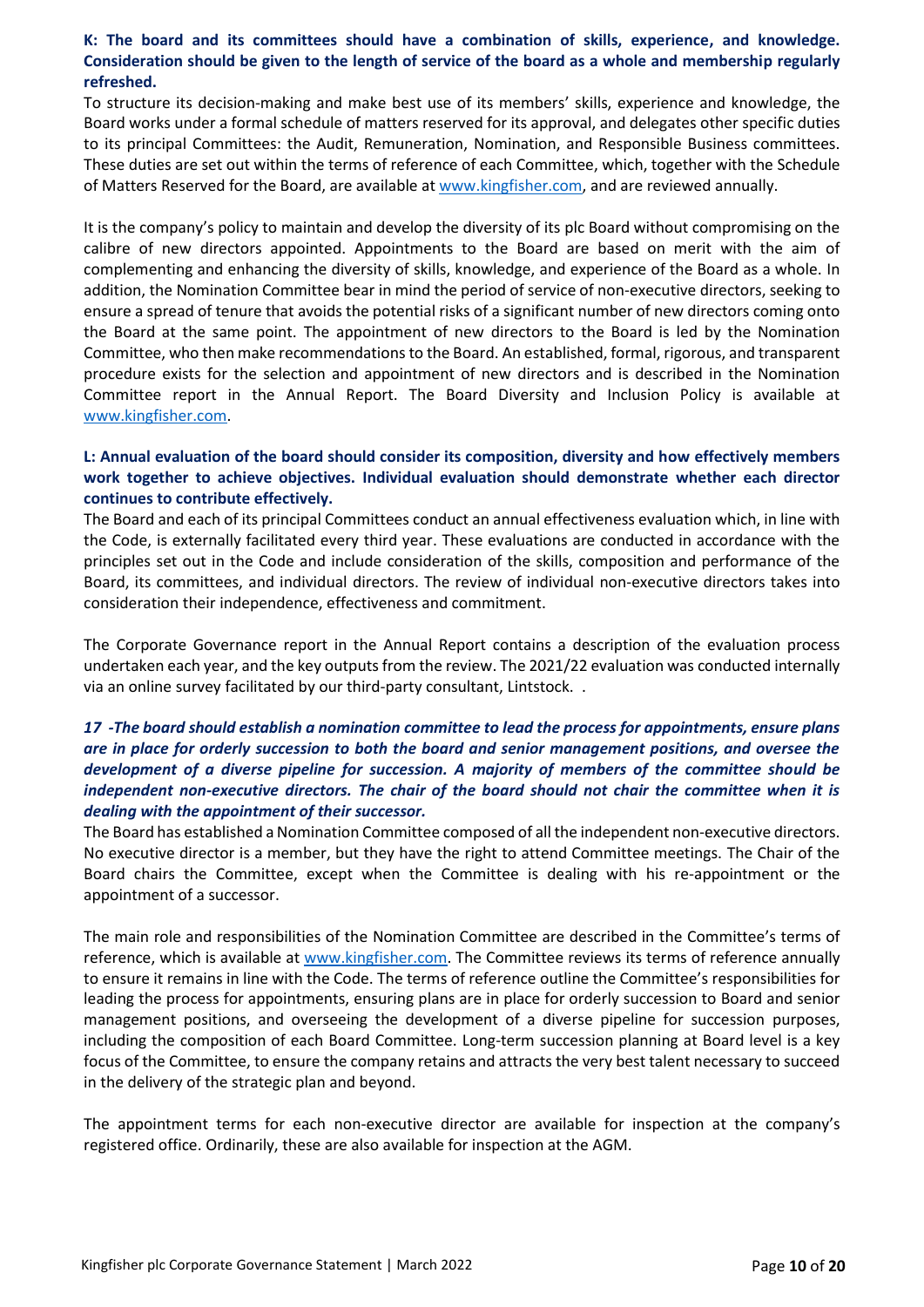## *18 - All directors should be subject to annual re-election. The board should set out in the papers accompanying the resolutions to elect each director the specific reasons why their contribution is, and continues to be, important to the company's long-term sustainable success.*

All Kingfisher directors are subject to annual re-election by shareholders, as required by the company's Articles of Association.

Following a formal evaluation, the Board, acting on the recommendation of the Nomination Committee, confirms in the Annual Report whether the contribution of each of the directors continues to be effective and whether the shareholders should be supportive of their re-appointment to the Board.

For the 2022 AGM, the Board is satisfied that their respective skills complement each other to enhance the overall operation of the Board and continue to be important to the company's long-term sustainable success. As such, the Board unanimously recommends their re-election. In support of the Code requirement for the Board to set out the reasons why it believes that the non-executive directors standing for re-election should be re-elected, biographies of each of the directors are provided in theNotice of AGM, in the Corporate Governance report of the Annual Report, and are also available on the company's website [www.kingfisher.com.](http://www.kingfisher.com/) The directors believe this information is sufficient to enable shareholders to make an informed decision about each director's re-election.

## *19 - The chair should not remain in post beyond nine years from the date of their first appointment to the board. To facilitate effective succession planning and the development of a diverse board, this period can be extended for a limited time, particularly in those cases where the chair was an existing non-executive director on appointment.*

The current Chair of the Board, Andrew Cosslett was appointed to the Board in April 2017 and became Chair following his re-election at the June 2017 AGM. His appointment as a director was for an initial period of three years, subject always to the requirement for annual re-election at each AGM. Andrew Cosslett completed his first three-year term at the end of March 2020. The Nomination Committee reviewed his commitment and contribution to the Board and recommended his reappointment for a further three-year term in 2020. The Board accepted the Nomination Committee's recommendation. There is no expectation that he should serve beyond nine years, save as may be necessary to extend his appointment to terminate at his ninth AGM as director.

#### *20 - Open advertising and/or an external search consultancy should generally be used for the appointment of the chair and non-executive directors. If an external search consultancy is engaged, it should be identified in the annual report alongside a statement about any other connection it has with the company or individual directors.*

Where there has been non-executive director recruitment activity during the year, the Nomination Committee report discloses the approach taken, naming any external agency involved and disclosing other connections the agency has with the company, or individual directors. An outline of the process followed by the Committee for the selection and appointment of directors, is set out in the Nomination Committee report in the Annual Report. The Committee is supported by independent search consultants in respect of the recruitment for Board roles. As set out in the Nomination Committee report of the Annual Report, the independent search consultants havehave no other relationship to the company, or any of its directors, and are signatories to the latest Voluntary Code of Conduct for executive search firms, which seeks to address gender diversity on corporate boards.

# *21 - There should be a formal and rigorous annual evaluation of the performance of the board, its committees, the chair and individual directors. The chair should consider having a regular externally facilitated board evaluation. In FTSE 350 companies this should happen at least every three years. The external evaluator should be identified in the annual report and a statement made about any other connection it has with the company or individual directors.*

The Board and each of its principal committees conduct an annual effectiveness evaluation, and in line with the Code, this is externally facilitated every third year. These evaluations are conducted in accordance with the principles set out in the Code and include consideration of the skills, composition and performance of the Board, its Committees, and individual directors. The 2021/22 annual evaluation was conducted internally via an online survey, facilitated by our third-party consultant, Lintstock.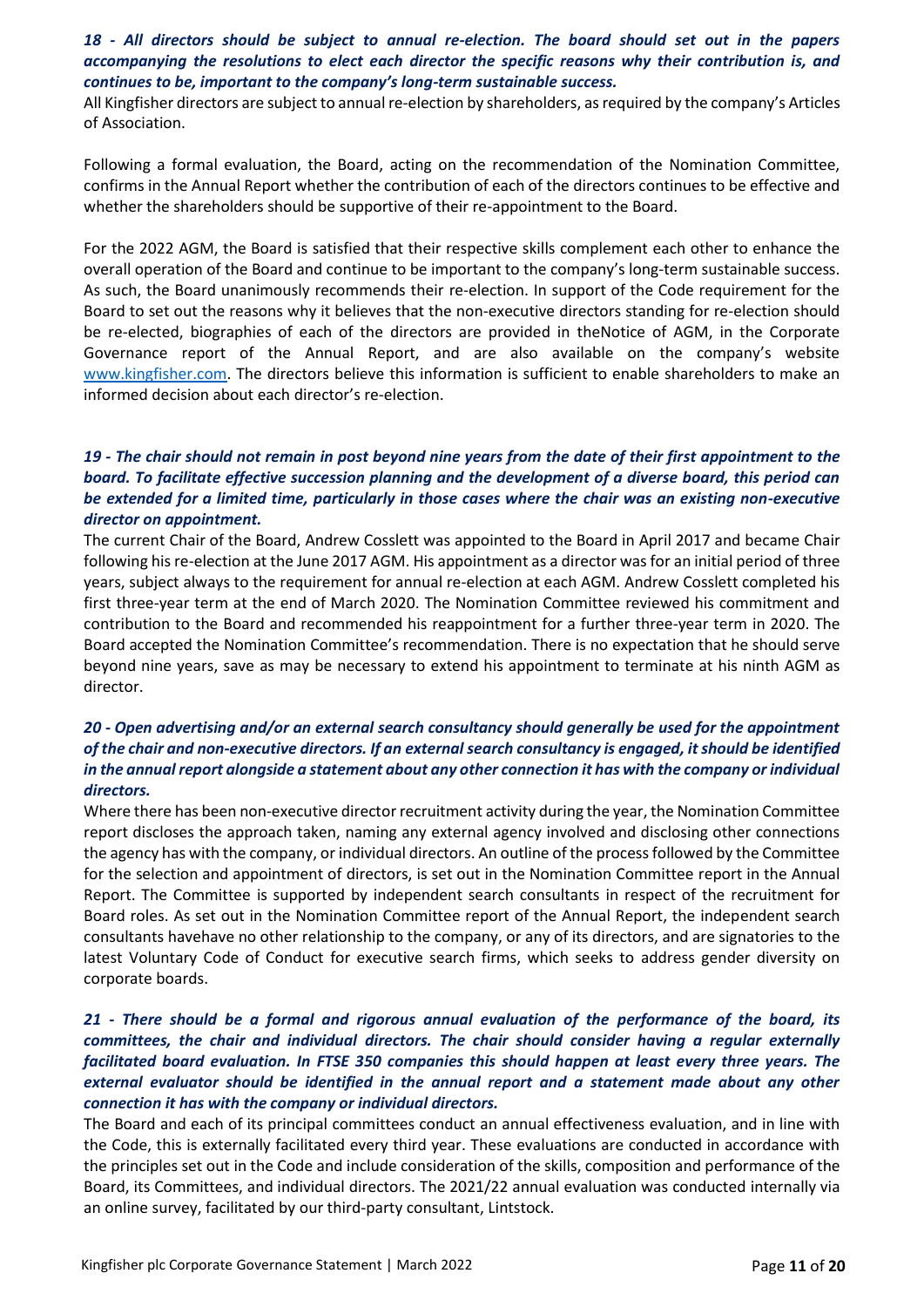An outline of how the evaluation was conducted together with the key findings and actions and, progress made regarding the previous year's key actions are set out in the Corporate Governance report in the Annual Report. The non-executive directors, led by the SID, review the performance of the Chair of the Board annually. The review considers the views of the executive directors.

## *22 - The chair should act on the results of the evaluation by recognising the strengths and addressing any weaknesses of the board. Each director should engage with the process and take appropriate action when development needs have been identified.*

The Chair of the Board uses the evaluation results to consider and address the development needs of the Board and to ensure that each director updates their individual skills, knowledge and expertise. If Board or individual weaknesses are identified, training in specific aspects of the company's business can be provided to directors. If required, external training courses may be provided at the company's expense.

#### *23 - The annual report should describe the work of the nomination committee (as outlined in the Code)*

The work undertaken by the Nomination Committee during the year is outlined in the Nomination Committee report in the Annual Report. The report outlines the Committee's responsibility to make recommendations on Board and executive management appointments, and to develop succession plans, based on merit and objective criteria. The Committee aims to promote diversity of gender, social and ethnic background, and cognitive and personal strengths, such that the Board, the Group Executive, and senior management reporting to them are comprised appropriately and provide the relevant balance of oversight, constructive challenge and expertise. That balance is reviewed annually with a view to succession planning, diversity, and whenever appointments are considered. The conduct of Board evaluation is reported above under Provision 21.

The Board Diversity and Inclusion Policy, the objectives set, linkage to strategy and, implementation and progress made in achieving those objectives are in the Nomination Committee report in the Annual Report. The Committee reviews the effectiveness of the Board Diversity and Inclusion Policy annually, on behalf of the Board and recognises it is important that it remains aligned with the sentiment of the company's Code of Conduct. As a company, Kingfisher values the richness of diversity and is committed to promoting a culture of equality and diversity, recognising that people from different backgrounds and experiences bring valuable contributions to our company. The Board Diversity and Inclusion Policy is available in the 'Corporate Governance' section of [www.kingfisher.com.](http://www.kingfisher.com/)

The gender-balance of those in senior management and their direct reports is set out in the Strategic report in the Annual Report.

# **4 AUDIT, RISK AND INTERNAL CONTROL**

## **M – The board should establish formal and transparent policies and procedures to ensure the independence and effectiveness of internal and external audit functions and satisfy itself on the integrity of financial and narrative statements.**

The Board has established an Audit Committee and has delegated responsibility to the Committee for the accounting, financial reporting and internal control processes, risk management systems, narrative reporting, internal audit, and the company's relationship with the external auditor. The role of the Committee is further outlined below under Provision 25 and in the Committee's terms of reference which can be found at [www.kingfisher.com](http://www.kingfisher.com/)

The Audit Committee has established a Disclosure Committee to assist the Board to fulfil its obligation to make timely and accurate disclosure of all information that is required to be disclosed to meet the company's legal and regulatory obligations and requirements arising under the UK Listing Authority's Listing and Disclosure and Transparency Rules (DTRs), EU Market Abuse Regulations (MAR), the Code and any other relevant legislation.

The Board remains responsible for its financial and narrative reporting, including the integrity of the financial and narrative statements.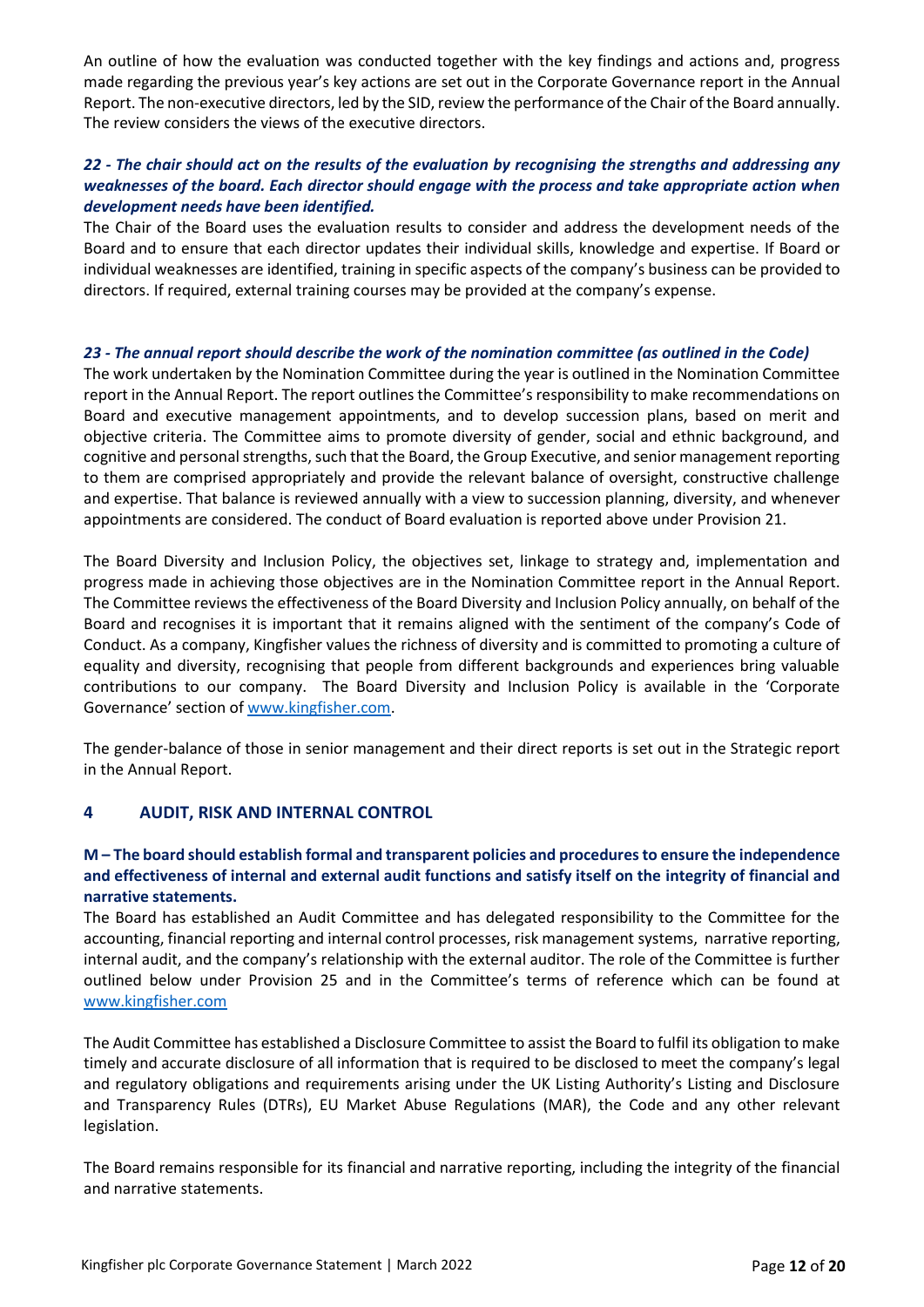## **N: The board should present a fair, balanced, and understandable assessment of the company's position and prospects**.

The Audit Committee reviews the company's financial statements and announcements ahead of publication, subject to the prior assessment and endorsement of the Disclosure Committee. On receipt of the Disclosure committee's endorsement, the Committee considers, and challenges management regarding, significant accounting principles, policies and practices and their appropriateness, financial reporting issues and significant judgements made, including those summarised in the Audit Committee report in the Annual Report.

Following its review of the 2021/22 Annual Report and Accounts, the Committee advised the Board it was of the opinion that these disclosures, and the processes and controls underlying their production, had met the latest legal and regulatory requirements for a UK listed company and that the 2021/22 Annual Report and Accounts, taken as a whole, are fair, balanced, and understandable, and provide the necessary information to assess the company's position and prospects, performance, business model and strategy.

## **O: The board should establish procedures to manage risk, oversee the internal control framework, and determine the nature and extent of the principal risks the company is willing to take in order to achieve its long-term strategic objectives.**

The company's risk assessment process and the way in which significant business risks are managed is a key focus for the Audit Committee. The Committee's consideration of risk management and internal control is driven primarily by the company's assessment of its emerging and principal risks and uncertainties, which process is set out in the Annual Report.

The Board has responsibility for establishing a framework of prudent and effective controls, which enable risk to be assessed and managed. Details regarding our internal control environment are outlined in the Audit Committee report in the Annual Report. The Audit Committee is responsible for reviewing, understanding and evaluating the adequacy and effectiveness of the company's internal financial, risk, and other internal controls and their associated systems; reviewing management's and the internal auditor's reports on the effectiveness of systems for internal financial control, financial reporting and risk management; together with monitoring management's responsiveness to their findings; and reviewing and approving the statements to be included in the Annual Report concerning internal controls and risk management.

The Committee provides regular reports to the Board. The Board remains responsible for carrying out a robust assessment of the company's emerging and principal risks, monitoring risk management policy and procedures, oversight of the internal risk control framework and approval of the company's risk appetite statement in light of its long-term strategic objectives.

# *24 - The board should establish an audit committee of independent non-executive directors, with a minimum membership of three. The chair of the board should not be a member. The board should satisfy itself that at least one member has recent and relevant financial experience. The committee, as a whole, shall have competence relevant to the sector in which the company operates.*

Membership of the Audit Committee is comprised of three independent non-executive directors. Jeff Carr has been designated the Committee member with recent and relevant financial experience to meet the Committee's responsibilities, and the requirements of the Code. Jeff is a qualified Chartered Accountant and an experienced Chief Financial Officer both in the retail sector, and listed UK companies. All other members of the Committee are deemed to have the necessary abilities and experience and that the Committee as a whole has competence relevant to the retail sector.

#### *25 - The main roles and responsibilities of the audit committee should include:*

- *monitoring the integrity of the financial statements of the company and any formal announcements relating to the company's financial performance and reviewing significant financial reporting judgements contained in them.*
- *providing advice (where requested by the board) on whether the annual report and accounts, taken as a whole, is fair, balanced and understandable, and provides the information necessary for shareholders to assess the company's position and performance, business model and strategy.*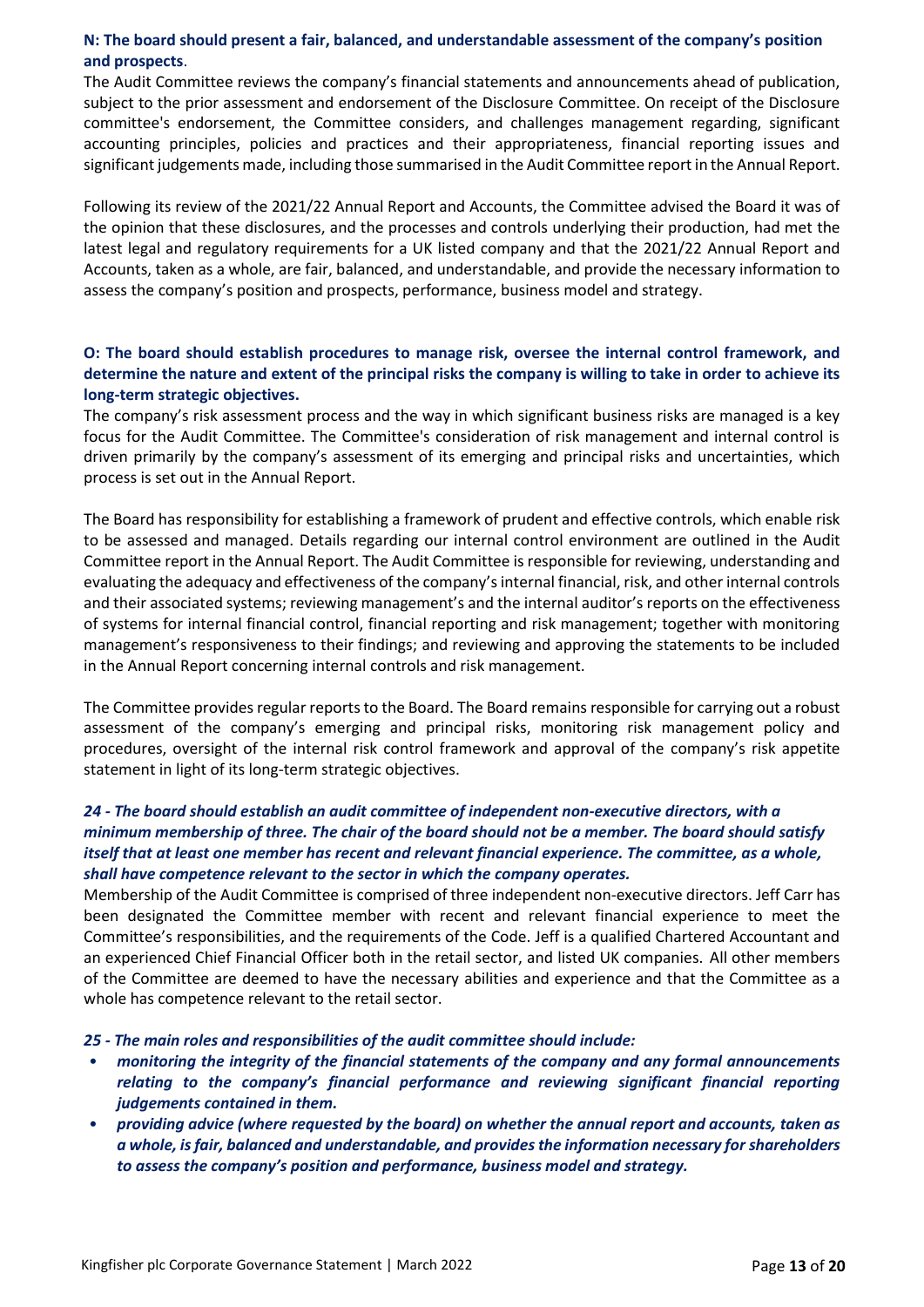- *reviewing the company's internal financial controls and internal control and risk management systems, unless expressly addressed by a separate board risk committee composed of independent nonexecutive directors, or by the board itself.*
- *monitoring and reviewing the effectiveness of the company's internal audit function.*
- *conducting the tender process and making recommendations to the board, about the appointment, reappointment and removal of the external auditor, and approving the remuneration and terms of engagement of the external auditor.*
- *reviewing and monitoring the external auditor's independence and objectivity.*
- *reviewing the effectiveness of the external audit process, taking into consideration relevant UK professional and regulatory requirements.*
- *developing and implementing policy on the engagement of the external auditor to supply non-audit services, ensuring there is prior approval of non-audit services, considering the impact this may have on independence, taking into account the relevant regulations and ethical guidance in this regard, and reporting to the board on any improvement or action required.*
- *reporting to the board on how it has discharged its responsibilities.*

The main role and responsibilities of the Audit Committee are described in the Committee's terms of reference, which is available at www.kingfisher.com. The Committee reviews its terms of reference annually to ensure it remains in line with the Code. The work undertaken by the Audit Committee during the year is outlined in the Audit Committee report in the Annual Report and further detail is provided in Provision 26, below.

#### *26 - The annual report should describe the work of the audit committee (as set out in the Code):*

The work undertaken by the Audit Committee during the year is outlined in the Audit Committee report in the Annual Report, including the significant financial reporting matters considered and the assessment of the independence and effectiveness of the external and internal audit processes, and the adequacy of the internal control framework. Key areas of focus for the year are outlined in the Audit Committee report in the Annual Report.

The Committee has an annual forward agenda covering key events in the financial reporting cycle, a programme of reviews of our retail banners and Group functions, and standing items, in line with its terms of reference. This agenda evolves in response to the changing risks and priorities of the business.

#### *27 - The directors should explain in the annual report their responsibility for preparing the annual report and accounts, and state that they consider the annual report and accounts, taken as a whole, is fair, balanced and understandable, and provides the information necessary for shareholders to assess the company's position, performance, business model and strategy.*

This responsibility is set out in the Statement of Directors' Responsibility included in the Directors' report in the Annual Report and is supported by the Independent Auditor's report outlining their reporting responsibilities. The Viability Statement is set out in the Strategic report in the Annual Report and outlines how, in accordance with Provision 31 of the Code, the directors have considered the prospects of the company over a period longer than the 12 months (as required by the going concern provision). Their assessment is supported by the Disclosure and Audit Committees, as outlined in Provision N, above to ensure that the information presented is fair, balanced, and understandable.

The Audit Committee also advises the Board on whether the Annual Report and Financial Statements, taken as a whole, are fair, balanced and understandable, meet the latest legal and regulatory requirements for a listed company and provide the necessary information to assess the company's position and performance, business model and strategy.

#### *28 - The board should carry out a robust assessment of the company's emerging and principal risks. The board should confirm in the annual report that it has completed this assessment, including a description of its principal risks, what procedures are in place to identify emerging risks, and an explanation of how these are being managed or mitigated.*

During the year, the Board has considered the nature and level of risk that the company is prepared to accept to deliver our business strategies and has reviewed and approved our internal statement of risk appetite. The Board undertakes this review of the company's risk appetite annually. Given the scale of our businesses, the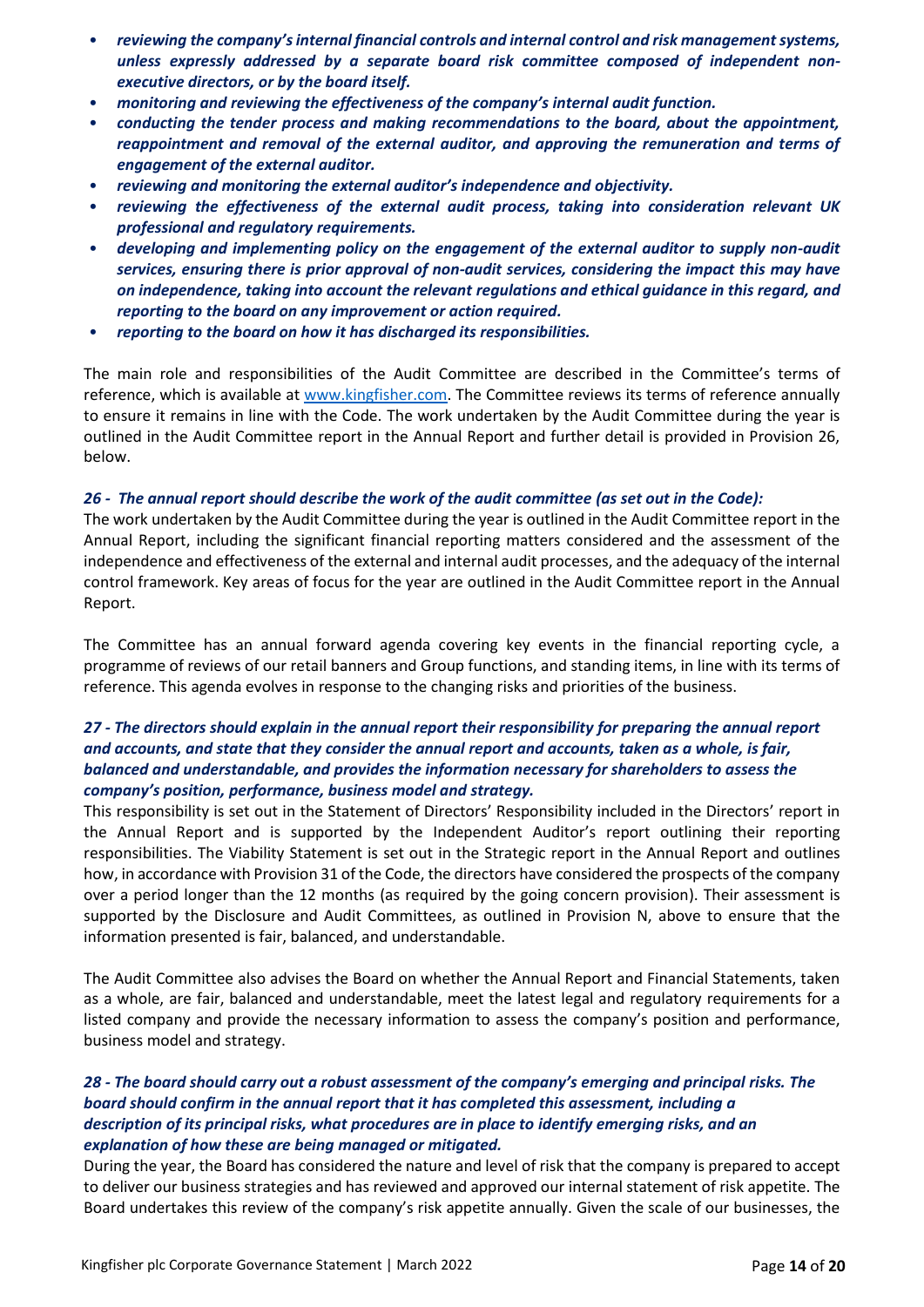Board recognises that the nature, scope, and potential impact of the business and strategic risks are subject to constant change. As such, the Board has implemented the necessary framework to ensure that it has sufficient visibility of the principal and emerging risks and the opportunity to regularly review the adequacy and effectiveness of our mitigating controls and strategies.

The Risks section in the Strategic report in the Annual Report outlines how the Board has carried out a robust assessment of the principal risks and includes a description of each of the principal risks and an explanation of how these risks are mitigated.

# *29 - The board should monitor the company's risk management and internal control systems and, at least annually, carry out a review of their effectiveness and report on that review in the annual report. The monitoring and review should cover all material controls, including financial, operational and compliance controls.*

The company's risk assessment process and the way in which significant business risks are managed is a key focus for the Audit Committee. The Committee's consideration of risk management and internal control is driven primarily by the company's assessment of its emerging and principal risks and uncertainties, the process is set out in the Annual Report.

The Board has responsibility for establishing a framework of prudent and effective controls, which enable risk to be assessed and managed. Details regarding our internal control environment are outlined in the Audit Committee report in the Annual Report.

The Audit Committee takes responsibility for overseeing the effectiveness of risk management and internal control systems, including reviewing the process the company has put in place to identify, assess, and manage our risks. The Audit Committee assesses the effectiveness of the risk management and internal controls annually. The findings of this review are included in the Audit Committee report in the Annual Report.

The Board has overall responsibility for the system of internal control, which is designed to safeguard the assets of the company and ensure the reliability of the financial information for both internal use and external publication. The company's approach is compliant with the requirements of the Code and developed with reference to the FRC's Guidance on Risk Management, Internal Control and Related Financial and Business Reporting.

#### *30 - In annual and half-yearly financial statements, the board should state whether it considers it appropriate to adopt the going concern basis of accounting in preparing them, and identify any material uncertainties to the company's ability to continue to do so over a period of at least twelve months from the date of approval of the financial statements.*

The half and full-year 2021/22 Results announcements each confirmed that the Board considered it appropriate to adopt the going concern basis of accounting in preparing them, and identify any material uncertainties to the company's ability to continue to do so over a period of at least twelve months from the date of approval of the financial statements. Links to the relevant announcements in the Regulatory News section o[f www.kingfisher.com](http://www.kingfisher.com/) are below:

[FY 2021/22](https://irpages2.equitystory.com/websites/rns_news/English/1100/news-tool---rns---eqs-group.html?article=32547231&company=kingfisher&webview=1) Results – March 2022

#### HY 2021/22 Results- [September 2021](https://irpages2.equitystory.com/websites/rns_news/English/1100/news-tool---rns---eqs-group.html?article=32134944&company=kingfisher&webview=1)

*31 - Taking account of the company's current position and principal risks, the board should explain in the annual report how it has assessed the prospects of the company, over what period it has done so and why it considers that period to be appropriate. The board should state whether it has a reasonable expectation that the company will be able to continue in operation and meet its liabilities as they fall due over the period of their assessment, drawing attention to any qualifications or assumptions as necessary.*

The Viability Statement is set out in the Strategic report in the Annual Report and outlines how, in accordance with Provision 31 of the Code, the directors have considered the prospects of the company over a period longer than the 12 months required by the going concern provision.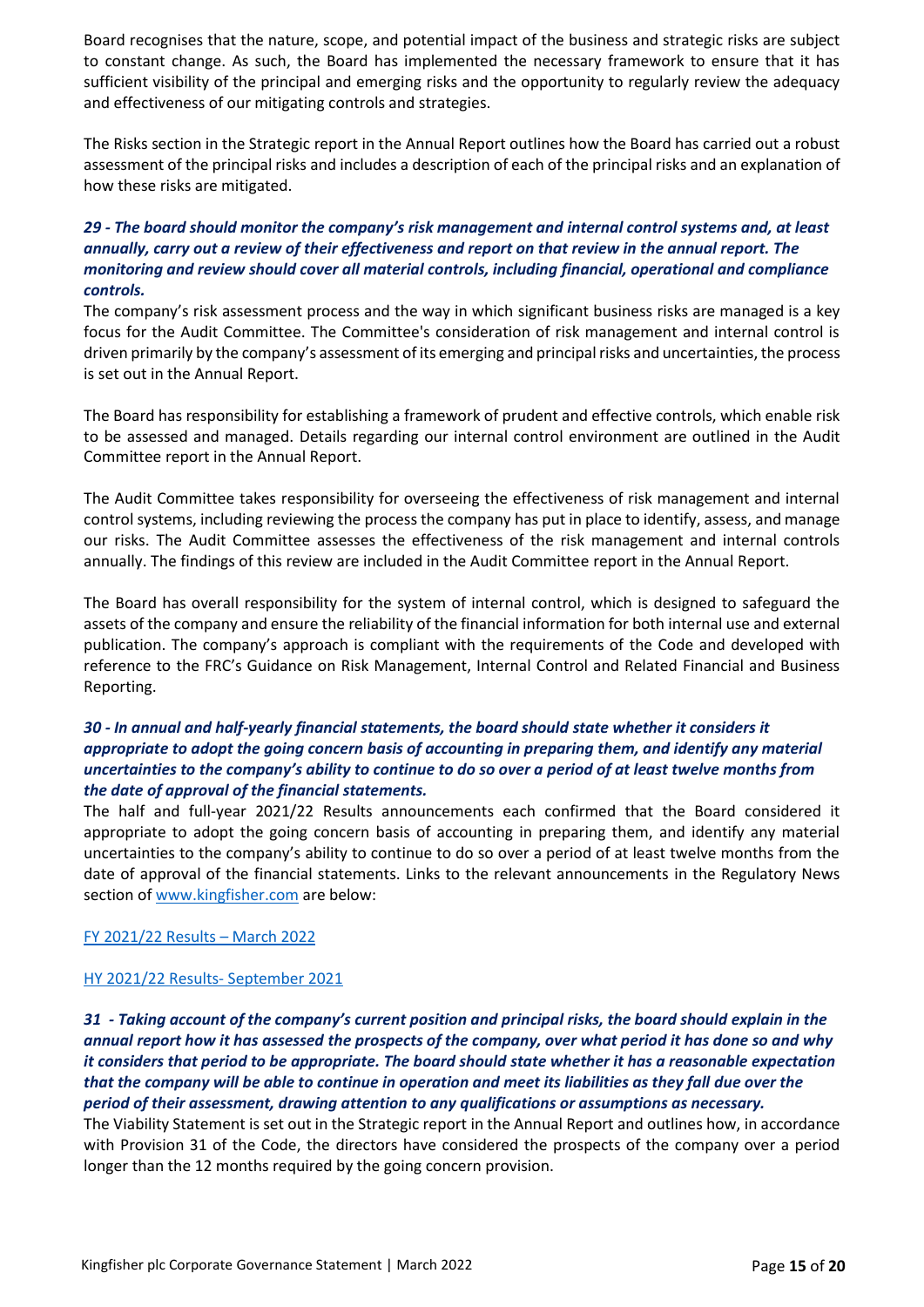#### **5 REMUNERATION**

**P – Remuneration policies and practices should be designed to support strategy and promote long-term sustainable success. Executive remuneration should be aligned to company purpose and values and be clearly linked to the successful delivery of the company's long-term strategy.** 

The Remuneration Policy was last reviewed during 2021/22 and the revised Policy will be brought to shareholders for approval at the 2022 AGM.

Throughout the review and design process for the 2022 Remuneration Policy, the Committee's guiding principles were to develop remuneration arrangements that maximise support for the delivery of our strategy and align with shareholders' interests, whilst taking into account latest best practice and market developments.

The Directors' Remuneration Report in the Annual Report explains the work of the Remuneration Committee and sets out the remuneration received by the directors, in accordance with the Remuneration Policy. When making decisions on executive reward, the Committee is mindful of the position in comparison with other relevant peer companies and the 'ratchet effect'. The Committee also considers the context of reward elsewhere in the company and any proposed reward changes for the wider workforce.

## **Q – A formal and transparent procedure for developing policy on executive remuneration and determining director and senior management remuneration should be established. No director should be involved in deciding their own remuneration outcome.**

The Directors' Remuneration Report sets out the process for the review and implementation of the Directors' Remuneration Policy. In 2021, the Remuneration Committee undertook an extensive review of the current Policy and its implementation to determine which reward arrangements would be more suitable in driving the long-term strategic priorities of the company. The Committee also wanted to ensure that the arrangements were simpler, and clearer for participants and other stakeholders and continued to align outcomes and actions with shareholders' expectations. The Remuneration Policy will be submitted for approval by shareholders at the 2022 AGM.

No director is involved in deciding their own remuneration outcome.

#### **R – Directors should exercise independent judgement and discretion when authorising remuneration outcomes, taking account of company and individual performance, and wider circumstances.**

The Board has established a Remuneration Committee comprised of five independent non-executive directors and has delegated responsibility to the Committee for these activities, outlined in more detail below.

The Committee is mindful of the potential for conflicts of interest where management are involved in the development of the reward policy and takes measures to ensure that such potential conflicts are managed. These measures include scheduled time for the Committee to consider proposals without the presence of executive directors and/or management, as appropriate.

## *32 - The board should establish a remuneration committee of independent non-executive directors, with a minimum membership of three. In addition, the chair of the board can only be a member if they were independent on appointment and cannot chair the committee. Before appointment as chair of the remuneration committee, the appointee should have served on a remuneration committee for at least 12 months.*

The Remuneration Committee currently comprises five independent non-executive directors, including the Chair of the Board, who was independent on appointment and who does not chair the Committee.

Claudia Arney was appointed as Chair of the Committee following 15 months' service on the Committee.

*33 - The remuneration committee should have delegated responsibility for determining the policy for executive director remuneration and setting remuneration for the chair, executive directors, and senior management. It should review workforce remuneration and related policies and the alignment of*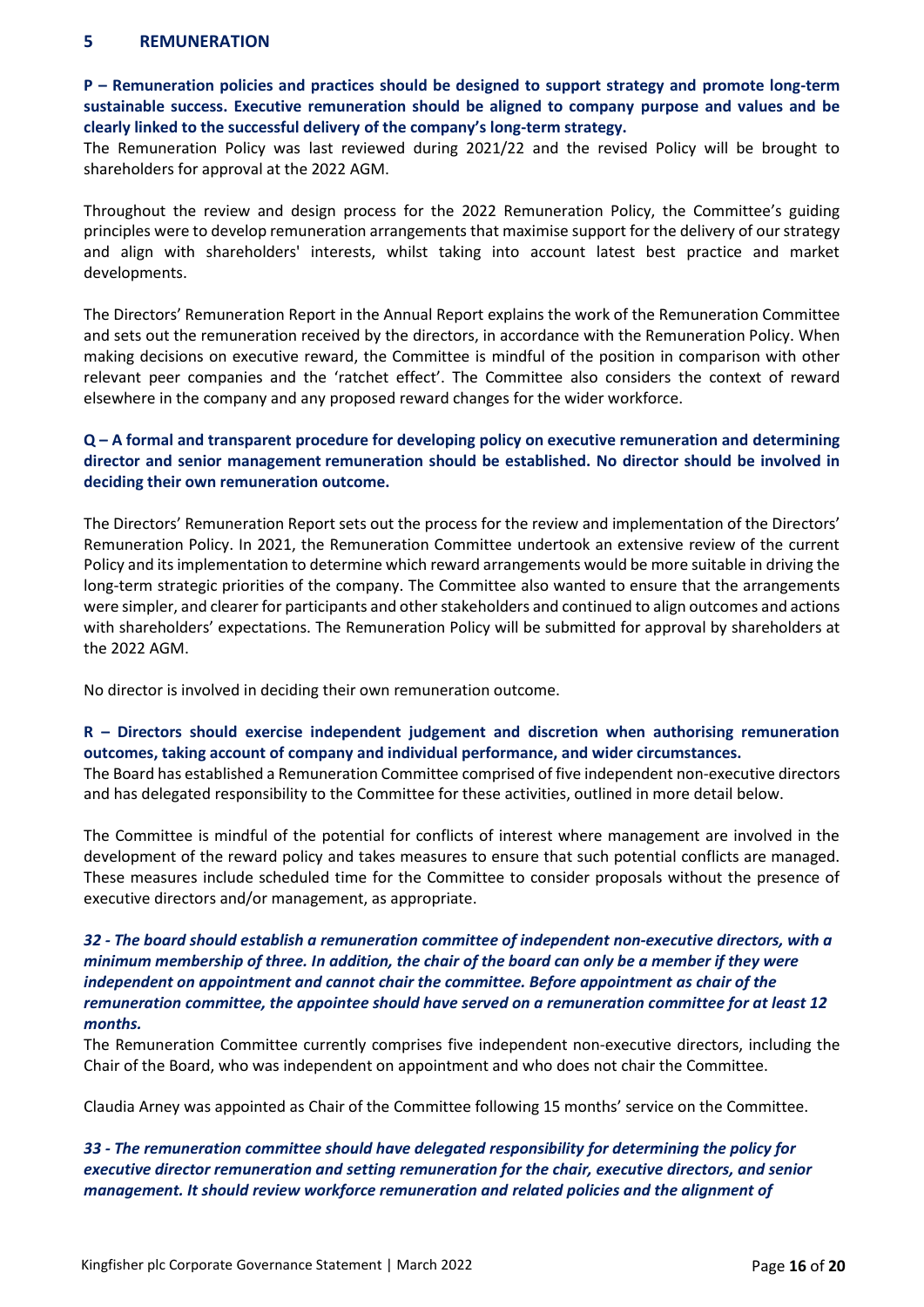## *incentives and rewards with culture, taking these into account when setting the policy for executive director remuneration.*

The Committee operates under delegated authority from the Board. Its primary purpose is to make recommendations to the Board on the company's policy for executive remuneration and its costs, ensuring that remuneration policy and practices are designed to support strategy and promote long-term sustainable success, reward fairly and responsibly, with a clear link to corporate and individual performance as well as for determining the remuneration and benefits of executive directors, other members of the Group Executive, the Chair of the Board and the Group Company Secretary. The Committee also keeps under review workforce remuneration and related policies and the alignment of incentives and rewards with culture and take these into account when setting the policy for executive director remuneration.

The main role and responsibilities of the Remuneration Committee are described in the Committee's terms of reference, which is available at www.kingfisher.com. The Committee reviews its terms of reference annually to ensure it remains in line with the Code. The Committee has an annual forward agenda covering key events in the remuneration cycle, a programme of review and engagement, and standing items, in line with its terms of reference. This agenda evolves in response to the changing priorities of the business.

#### *34 - The remuneration of non-executive directors should be determined in accordance with the Articles of Association or, alternatively, by the board. Levels of remuneration for the chair and all non-executive directors should reflect the time commitment and responsibilities of the role. Remuneration for all nonexecutive directors should not include share options or other performance-related elements*.

The Articles of Association prescribe that the non-executive directors shall not, in aggregate, earn more than £1,750,000 per annum. Any change to this limit would require the approval of shareholders at a general meeting. The Board, with the non-executives directors abstaining, approve fees for the non-executive directors. The Remuneration Committee approve the fee for the Chair of the Board without the Chair present.

Fees paid to the non-executive directors reflect their responsibilities and expected time commitment and are disclosed in the Directors' Remuneration Report in the Annual Report. Fees are reviewed annually with reference to fees paid by our stated peer group (FTSE 25-75 excluding financial services, and FTSE 100 retailers).

Non-executive directors do not receive share options or performance related payments. The company does not operate a share ownership policy for the non-executive directors. Shares held by non-executive directors are disclosed in the Directors' Remuneration Report in the Annual Report. The company does not consider these shares to be sufficient to impact its judgement that the non-executive directors remain independent.

# *35 - Where a remuneration consultant is appointed, this should be the responsibility of the remuneration committee. The consultant should be identified in the annual report alongside a statement about any other connection it has with the company or individual directors. Independent judgement should be exercised when evaluating the advice of external third parties and when receiving views from executive directors and senior management.*

PricewaterhouseCoopers LLP (PwC) have acted as principal advisors to the Committee since February 2013. PwC is a member of, and adheres to the Code of Conduct for Remuneration Consultants Group (the professional body for executive remuneration consultants). Details of their role and any other connections PwC have with the company are disclosed in the Directors' Remuneration Report in the Annual Report each year. PwC do not have any connection with individual directors.

# *36 - Remuneration schemes should promote long-term shareholdings by executive directors that support alignment with long-term shareholder interests. Share awards granted for this purpose should be released for sale on a phased basis and be subject to a total vesting and holding period of five years or more. The remuneration committee should develop a formal policy for post-employment shareholding requirements encompassing both unvested and vested shares.*

The company's long-term Delivering Value Incentive, awarded under the Kingfisher Alignment Shares and Transformation Incentive Plan, is split into two awards at grant, each subject to a three-year performance period. This award does not therefore align with the provision that long-term incentive awards be phased rather than awarded in a single large block.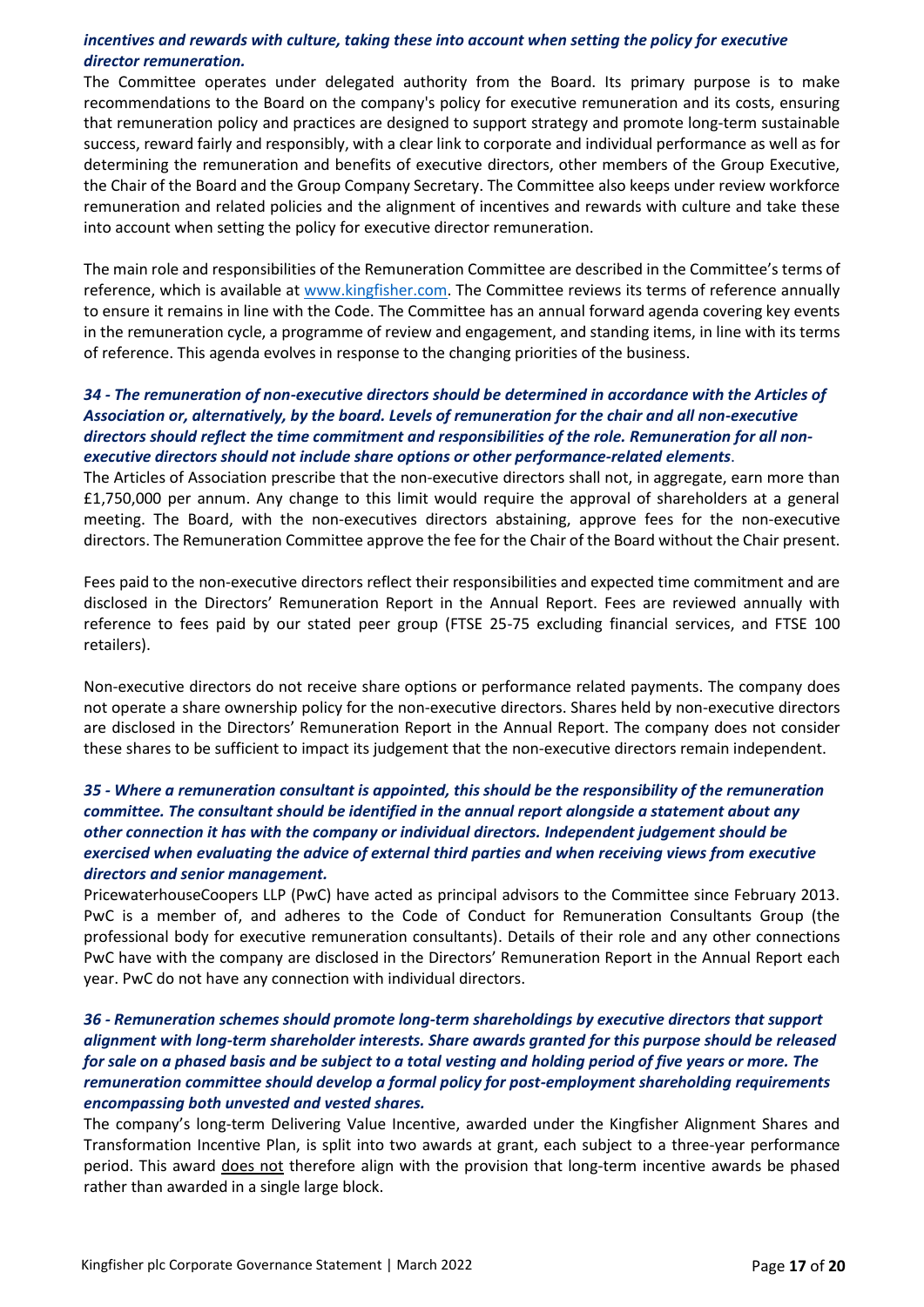Throughout the review and design process of the company's Remunerations Policy, approved by shareholders in 2019, the Committee's guiding principles were to develop remuneration arrangements that maximise support for the delivery of strategy and align with shareholders' interests, whilst also taking into account latest best practice and market developments. After careful consideration, the Committee deemed that it remained appropriate to structure the Delivering Value Incentive awards in this way considering the link to the company's five-year strategic plan, and the stretching performance targets within the Delivering Value Incentive. The separate Alignment Shares awarded under the Kingfisher Alignment Shares and Transformation Incentive Plan were made annually.

Major shareholders were consulted during the review of the Remuneration Policy and the development of the Delivering Value Incentive. All other Code provisions have been complied with during the year. Malus and clawback provisions are included within the Plan rules and these provisions could take effect in the event of financial misstatement, miscalculation due to an error, serious reputational damage, or material misconduct in individual cases. The Committee will continue to keep the Remuneration Policy, measures, and targets under review to ensure they continue to align with the 'Powered by Kingfisher' strategy.

During the year, the Committee continued to keep the DVI, as well as the existing Remuneration Policy and structure under review, and consulted with major shareholders throughout the year. A new Directors' Remuneration Policy is proposed for approval by shareholders at the 2022 AGM and would replace the Delivering Value Incentive with a Performance Share Plan that complies with this Provision 36. The new Directors' Remuneration Policy can be found in the 2021/22 Annual Report and Accounts.

The Committee has established mechanisms to enforce the post-employment shareholding guidelines once an executive director has left the company.

The Directors' Remuneration Report in the Annual Report explains the work of the Remuneration Committee and sets out the remuneration received by the directors, in accordance with the Remuneration Policy.

# *37 - Remuneration schemes and policies should enable the use of discretion to override formulaic outcomes. They should also include provisions that would enable the company to recover and/or withhold sums or share awards and specify the circumstances in which it would be appropriate to do so.*

The Committee retains certain discretions in relation to the Annual Bonus Plan and the administration and operation of the Alignment Shares, Transformation Incentive, Delivering Value Incentive and the proposed Performance Share Plan (as set out in the corresponding plan rules and summarised in the Directors' Remuneration Report in the Annual Report) to among other things override formulaic outcomes, where it is deemed appropriate. The Directors' Remuneration Report in the Annual Report explains the work of the Remuneration Committee, including the exercise of discretion by the Committee, where it was deemed appropriate.

Malus and clawback may operate in respect of the Annual Bonus, Alignment Shares, Delivering Value Incentive and the proposed Performance Share Plan. These provisions enable the company to reduce (including, if appropriate, to nil) the payout and vesting levels or to recover the relevant value following the cash bonus payout or vesting of shares. Further details are set out in the Directors' Remuneration Report in the Annual Report.

## *38 - Only basic salary should be pensionable. The pension contribution rates for executive directors, or payments in lieu, should be aligned with those available to the workforce. The pension consequences and associated costs of basic salary increases and any other changes in pensionable remuneration, or contribution rates, particularly for directors close to retirement, should be carefully considered when compared with workforce arrangements.*

The Directors' Remuneration Report in the Annual Report outlines the retirement benefits to which the executive directors are eligible, which include pension provision by way of contributions to a defined contribution scheme or cash allowance. When making decisions on executive reward, the Committee is mindful of the position in comparison with other relevant peer companies and the 'ratchet effect'. The Committee also considers the context of reward elsewhere in the company and any proposed reward changes for the wider workforce.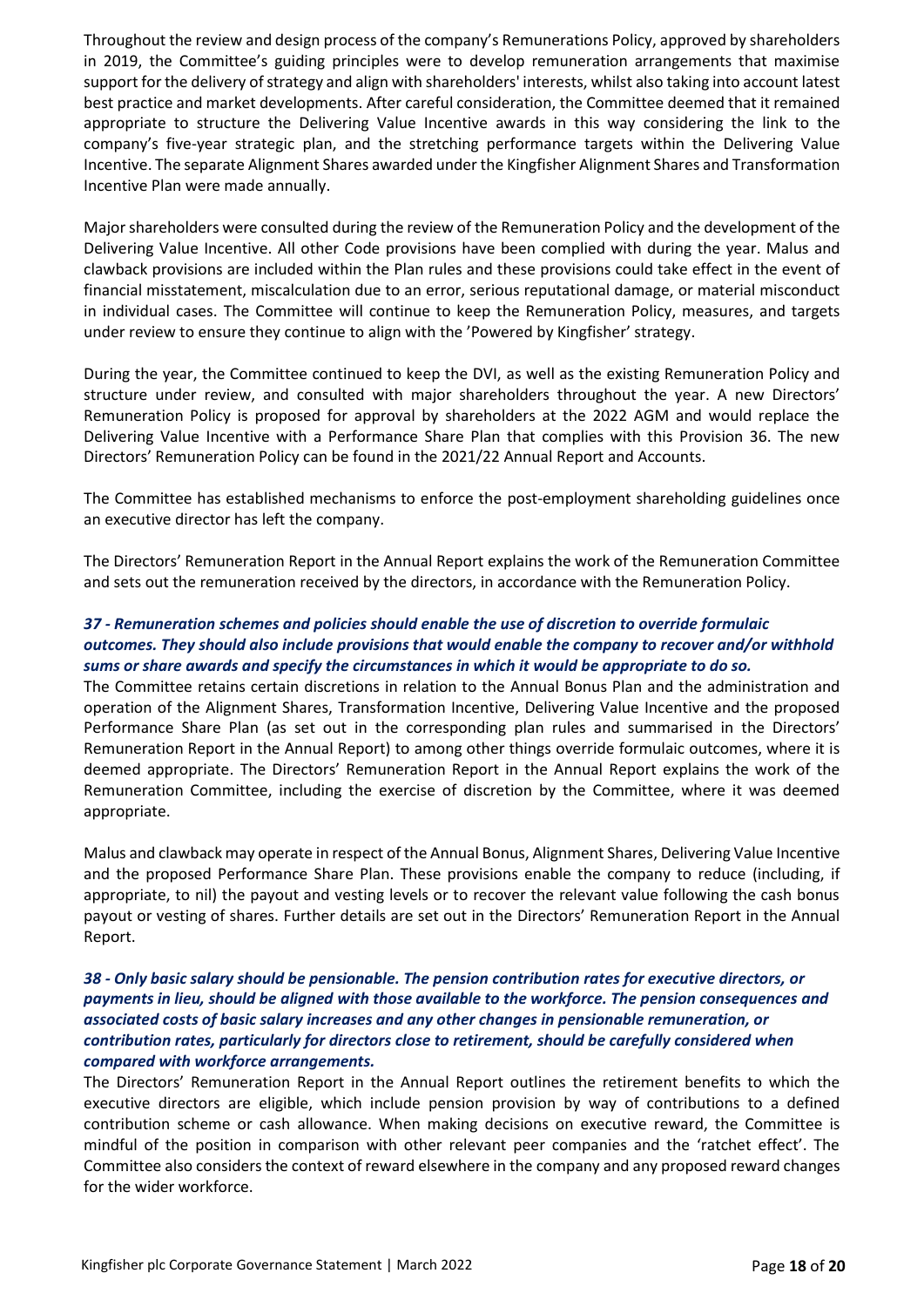## *39 - Notice or contract periods should be one year or less. If it is necessary to offer longer periods to new directors recruited from outside the company, such periods should reduce to one year or less after the initial period. The remuneration committee should ensure compensation commitments in directors' terms of appointment do not reward poor performance. They should be robust in reducing compensation to reflect departing directors' obligations to mitigate loss.*

All Kingfisher executive directors' service contracts can be terminated by either the director or the company with 12 months' notice. The Committee considers all departing executive director's reward entitlements and decisions taken by the Committee are published in the company's next Directors' Remuneration Report in the Annual Report following termination. As required by section 430(2B) of the Companies Act 2006, details of the remuneration arrangements for a departing executive director are also published on [www.kingfisher.com.](http://www.kingfisher.com/)

*40 - When determining executive director remuneration policy and practices, the remuneration committee should address the following:*

- *clarity – remuneration arrangements should be transparent and promote effective engagement with shareholders and the workforce.*
- *simplicity – remuneration structures should avoid complexity and their rationale and operation should be easy to understand.*
- *risk – remuneration arrangements should ensure reputational and other risks from excessive rewards, and behavioural risks that can arise from target-based incentive plans, are identified and mitigated.*
- *predictability – the range of possible values of rewards to individual directors and any other limits or discretions should be identified be identified and explained at the time of approving the policy.*
- *proportionality – the link between individual awards, the delivery of strategy and the long-term performance of the company should be clear. Outcomes should not reward poor performance.*
- *alignment to culture – incentive schemes should drive behaviours consistent with company purpose, values and strategy.*

The Committee's primary purpose is to make recommendations to the Board on the Company's policy for executive remuneration and its costs, ensuring that remuneration policy and practices are designed to support strategy and promote long-term sustainable success, reward fairly and responsibly, with a clear link to corporate and individual performance as well as for determining the remuneration and benefits of executive directors, other members of the Group Executive, the Chair of the Board and the Group Company Secretary. The Committee also keeps under review workforce remuneration and related policies and the alignment of incentives and rewards with culture and take these into account when setting the policy for executive director remuneration.

When making decisions on executive reward, the Committee is mindful of the position in comparison with other relevant peer companies and the 'ratchet effect' and considers the views of our shareholders and best practice guidelines issued by institutional investor bodies. The Committee continues to monitor trends and developments in corporate governance and market practice to ensure the structure of executive remuneration remains appropriate. The Committee also considers the context of reward elsewhere in the company and any proposed reward changes for the wider workforce. The Remuneration Committee is committed to ensuring that rewards received by our executives focus on long-term outcomes aligned to our strategic priorities.

Details of the Committee's considerations of Provision 40 when designing and implementing the proposed 2022 Remuneration Policy are set out on page 79 of the Annual Report.

#### *41 - There should be a description of the work of the remuneration committee in the annual report (as set out in the Code):*

The work undertaken by the Remuneration Committee during the year is outlined in the Directors' Remuneration Report in the Annual Report, including engagement with shareholders, performance decisions taken during the year, including the exercise of any discretion and consideration of the broader context.

The main role and responsibilities of the Remuneration Committee are described in the Committee's terms of reference, which is available at www.kingfisher.com. The Committee reviews its terms of reference annually to ensure it remains in line with the Code. The Committee has an annual forward agenda covering key events